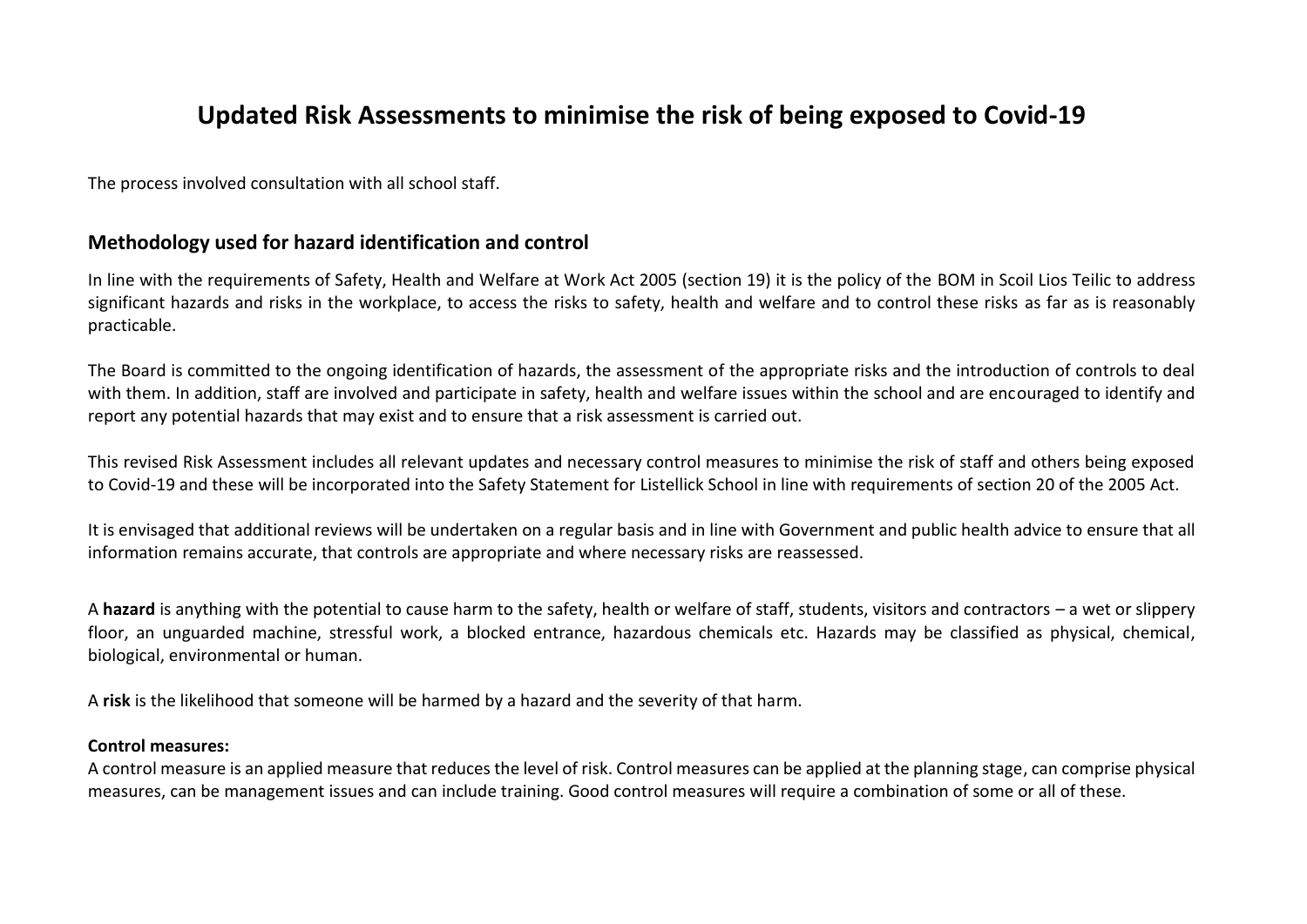#### **Control measure principles:**

Schedule 3 of the Safety, Health and Welfare at Work Act 2005 lists the Principles of Prevention and the Board of Management undertakes to apply these principles (where practicable) in dealing with all risks within the school:

- Avoidance of risks
- Evaluation of unavoidable risks
- Combating of risks at source
- Adaptation of work to the individual
- Adaptation of workplace to technical progress
- Replacement of dangerous articles, substances or systems of work by safe or less dangerous articles, substances or systems of work
- Priority to collective protective measures over individual protective measures
- Development of an adequate prevention policy which takes account of technology, organisation of work, working conditions, social factors and the influence of factors relating to the working environment
- Appropriate training and instructions to employees.

When the safety audit identifies hazards, it is necessary to evaluate and rank them so that they can be controlled in an orderly way. The risk of a hazard is a measure of the likelihood or probability of an accident coupled with the severity of the injury or loss. The risk potential of each hazard was assessed (by ranking) by giving numerical values of between 1 and 5 to both the **severity** of the consequences and the **probability** of the event occurring. When the severity numerical factor and the probability numerical factor were multiplied together, they produced a number between 1 and 25 thereby producing the numerical values outlined in **risk rating** chart below.

#### **Severity x Probability = Risk Rating**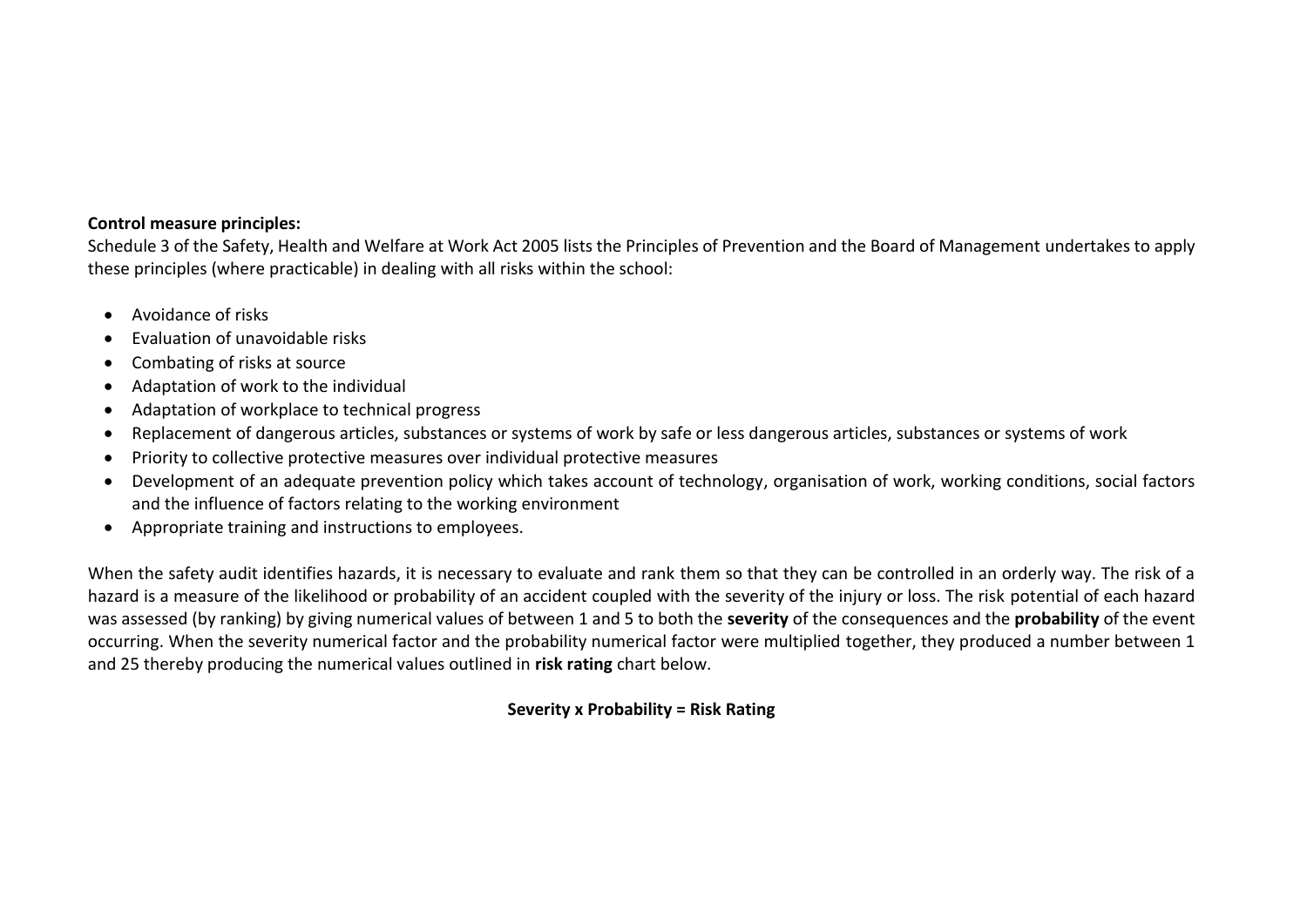## **Severity**

| <b>Severity Rating</b>          | <b>Interpretation</b>                                                                       | <b>Numerical Value</b> |
|---------------------------------|---------------------------------------------------------------------------------------------|------------------------|
| <b>Fatality or Catastrophic</b> | Single or multiple fatalities, widespread illness, large scale property or equipment damage |                        |
| Major                           | Serious injury or illness, significant property or equipment damage                         |                        |
| Moderate                        | Injury and damage to property                                                               |                        |
| Minor                           | Minor injury or illness, minor property or equipment damage                                 |                        |
| <b>Trivial</b>                  | No significant injury or illness, no significant property or equipment damage               |                        |

# **Probability/Likelihood**

| <b>Probability Rating</b> | Interpretation                                          | <b>Numerical Value</b> |
|---------------------------|---------------------------------------------------------|------------------------|
| Inevitable                | Likely to occur either immediately or in the short term |                        |
| Very Likely               | Could occur in time or if repeated enough               |                        |
| Likely                    | Likely to occur                                         |                        |
| Unlikely                  | Though unlikely, may occur over time                    |                        |
| Rare                      | Unlikely to occur at all                                |                        |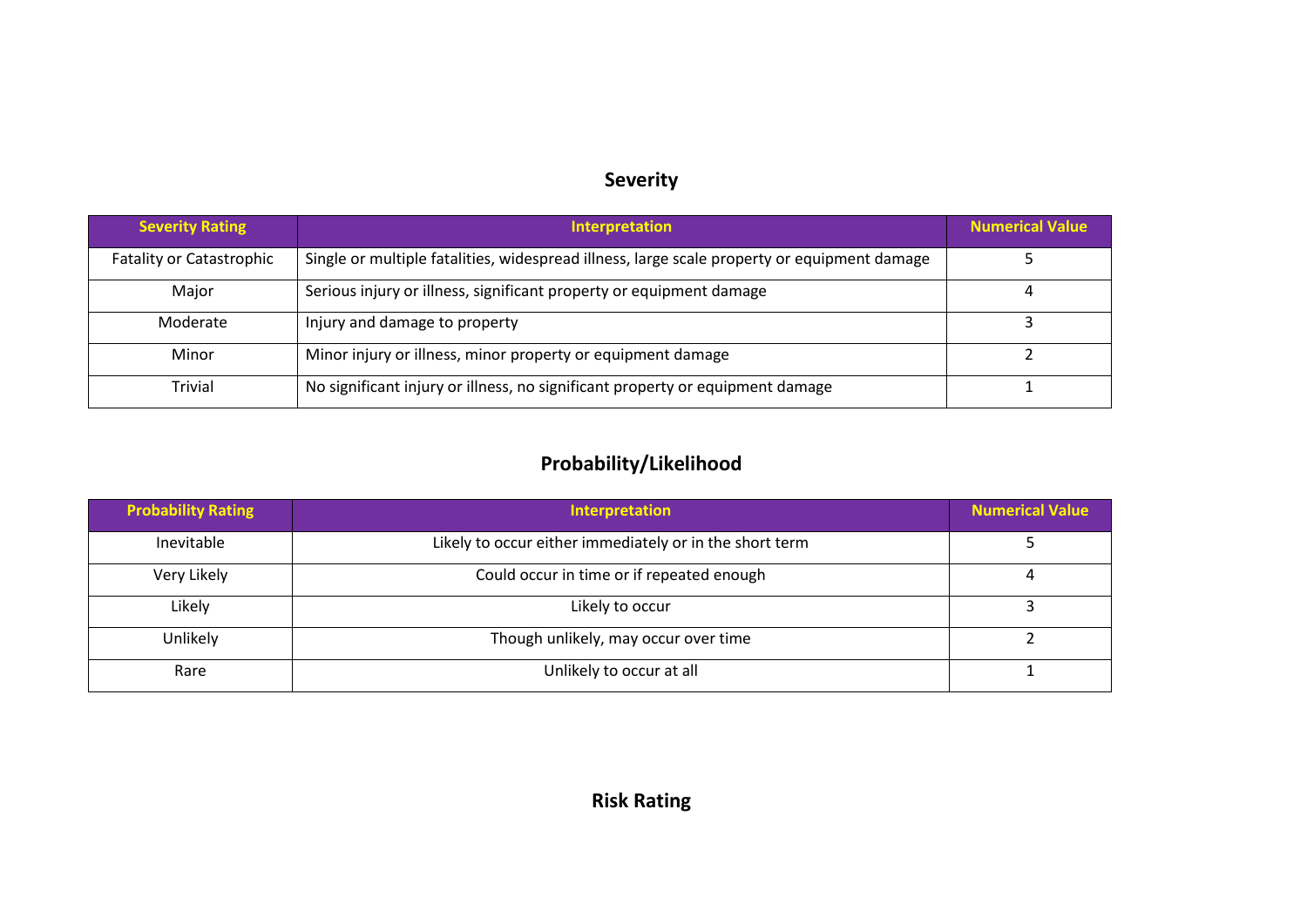| <b>Numerical Value</b><br>Severity x Probability | <b>Descriptive risk rating</b>                      | Interpretation                                                                    |
|--------------------------------------------------|-----------------------------------------------------|-----------------------------------------------------------------------------------|
| $16 - 25$                                        | <b>Emergency - Extremely serious</b>                | Risks are unacceptable and immediate action required justifying special           |
|                                                  | If an incident were to occur, it would be likely    | maintenance. Activity should be halted and stopped until the hazard is            |
|                                                  | that a permanent, debilitating injury or death      | eliminated or appropriate risk controls are put in place.                         |
|                                                  | would result                                        |                                                                                   |
| $11 - 15$                                        | <b>Severe and Serious</b>                           | Activity can proceed but substantial efforts should be made to reduce the         |
|                                                  | If an incident were to occur, it would be likely    | risk. Risk reduction measures should be implemented urgently within a             |
|                                                  | that an injury requiring medical treatment would    | defined time period and it might be necessary to consider suspending or           |
|                                                  | result.                                             | restricting the activity or to apply interim control measures until this has been |
|                                                  |                                                     | completed.                                                                        |
| $6 - 10$                                         | <b>Medium</b>                                       | Activity can proceed but consideration should be given as to whether the risks    |
|                                                  | If an incident were to occur, there would be        | can be lowered. Control measures must be monitored and reviewed as                |
|                                                  | some chance that an injury requiring First Aid      | required to ensure they remain suitable and sufficient.                           |
|                                                  | treatment would result                              |                                                                                   |
| $1 - 5$                                          | <b>Trivial or Negligible</b>                        | No additional controls are necessary as these risks are considered acceptable.    |
|                                                  | If an incident were to occur, there would be little | Activity should be regularly reviewed to ensure there is no change to the risk    |
|                                                  | likelihood that an injury would result              | rating and that controls are maintained.                                          |
|                                                  |                                                     |                                                                                   |

**\*Note:** A numerical rating has been used in column 4 of the risk assessment sheets to describe the risk potential for the hazard identified. This method has been used in an attempt to ensure that the levels of risk will be understood and clear to all those operating within the school.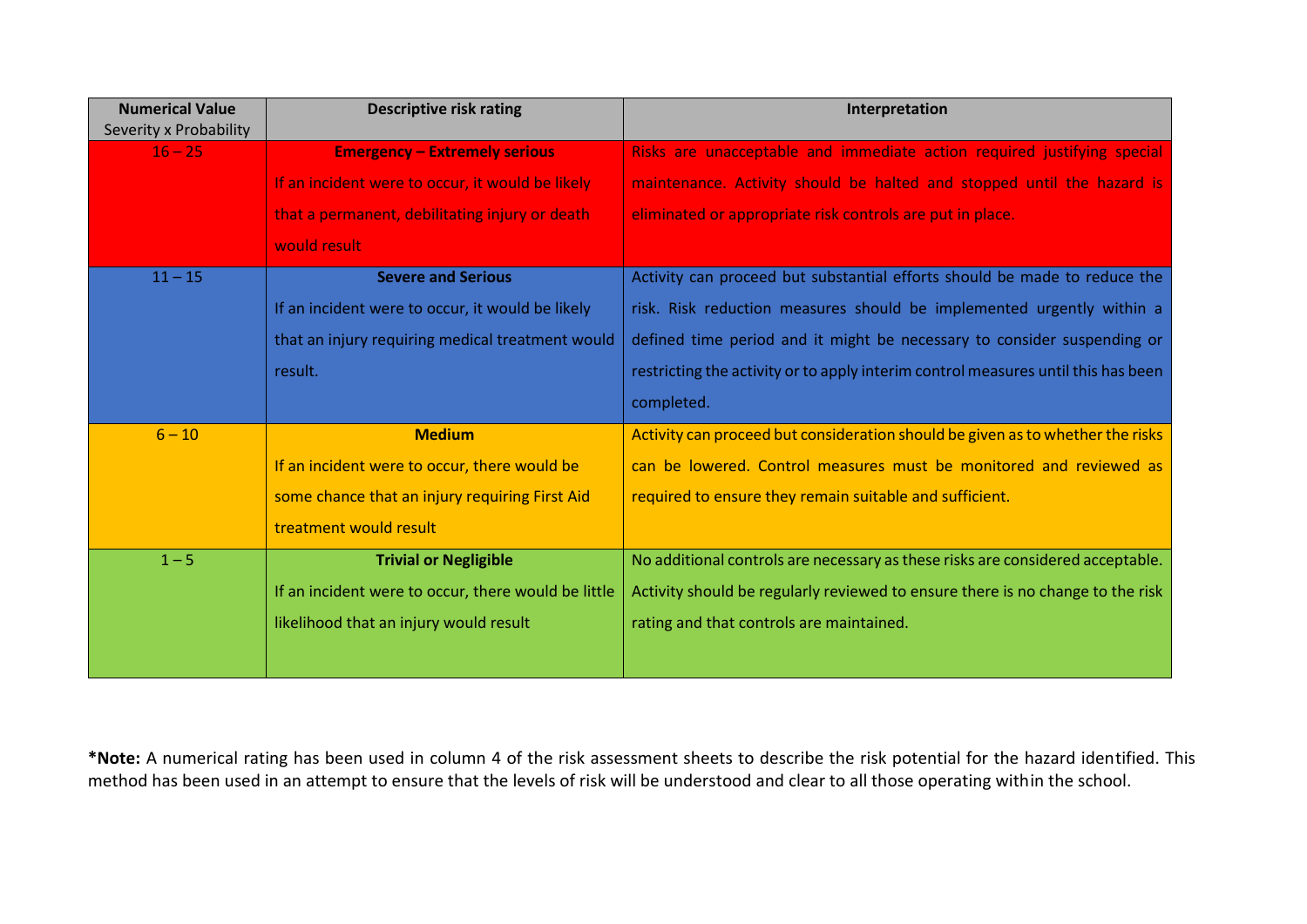| Who may be<br>affected?                                                                                                                                                                                                                                                                                                                                                                                                                                                                            | <b>Identified Risks</b>                                                                                                                                                                                                                                                                                                                                                                                                                                                                                                                                                                                                         | <b>Risk Communication, Education and Training</b><br><b>Controls</b>                                                                                                                                                                                                                                                                                                                                                                                                                                                                                                                                                                                                                                                                                                                                                                                                                                                                                                                                                                                                                                                                                                                                                                                                                                                                                                                                                                                                                                                                                                        | <b>Risk Rating</b><br>with controls | <b>Action</b><br>implementation              |
|----------------------------------------------------------------------------------------------------------------------------------------------------------------------------------------------------------------------------------------------------------------------------------------------------------------------------------------------------------------------------------------------------------------------------------------------------------------------------------------------------|---------------------------------------------------------------------------------------------------------------------------------------------------------------------------------------------------------------------------------------------------------------------------------------------------------------------------------------------------------------------------------------------------------------------------------------------------------------------------------------------------------------------------------------------------------------------------------------------------------------------------------|-----------------------------------------------------------------------------------------------------------------------------------------------------------------------------------------------------------------------------------------------------------------------------------------------------------------------------------------------------------------------------------------------------------------------------------------------------------------------------------------------------------------------------------------------------------------------------------------------------------------------------------------------------------------------------------------------------------------------------------------------------------------------------------------------------------------------------------------------------------------------------------------------------------------------------------------------------------------------------------------------------------------------------------------------------------------------------------------------------------------------------------------------------------------------------------------------------------------------------------------------------------------------------------------------------------------------------------------------------------------------------------------------------------------------------------------------------------------------------------------------------------------------------------------------------------------------------|-------------------------------------|----------------------------------------------|
| <b>Staff</b>                                                                                                                                                                                                                                                                                                                                                                                                                                                                                       | Spread of Covid-19 virus<br>Persons currently deemed<br>most at risk of complications if<br>they catch the coronavirus are:<br>• 60 years of age and over<br>conditions - i.e. heart disease,<br>lung disease, high<br>blood<br>pressure, diabetes or cancer<br>• pregnant women<br>effects<br>of<br>Known<br>coronavirus:<br>• A fever (high temperature of<br>37.5 degrees Celsius or above)<br>• A cough - this can be any kind<br>of cough, not just a dry cough<br>• Shortness of breath or<br>breathing difficulties<br>• Loss of sense of smell<br>• Loss of sense of taste or<br>distortion of sense of taste<br>•Death | The Board of Management has developed a response plan for the prevention<br>and mitigation of Covid-19 following a risk assessment of the school facility.<br>This plan will highlight the measures necessary to protect the health and<br>safety of staff in re-opening and modifying the work arrangements within the<br>school.<br>have long-term medical The staff representative(s) were properly consulted when developing and<br>implementing the action plan for the prevention and mitigation of Covid-19<br>within the school and all staff will be informed about the measures being<br>introduced, using specific risk communication and staff engagement<br>approaches.<br>the The Board of Management:<br>Ensured that all staff viewed the induction training video prior to<br>$\checkmark$<br>returning to work<br>Provided posters, information and electronic message boards to increase<br>$\checkmark$<br>awareness of Covid-19 among staff and pupils<br>$\checkmark$<br>Promote safe individual practices within the school campus<br>Engage with staff in providing feedback on the preventive measures and<br>their effectiveness<br>Provide regular information about the risk of Covid-19 using official<br>$\checkmark$<br>sources, such as government agencies (HSE, HSA, etc.) and the World<br><b>Health Organisation</b><br>$\checkmark$<br>Emphasise the effectiveness of adopting protective measures especially<br>good personal hygiene<br>Provide specific training in the proper use of PPE for staff, where required<br>$\checkmark$ | Negligible                          | Board of<br>Management<br>Principal<br>Staff |
| <b>Risk Level Calculation</b><br>Risk Level Action<br>(a) Severity of risk/injury<br>1=trivial, 2=slight, 3=moderate, 4=major, 5=fatality<br><b>Trivial risk</b><br>Acceptable<br>$1 - 5$<br>(b) Likelihood of event<br>1=rare, 2=unlikely, 3=likely, 4=very likely, 5=inevitable<br>6-10 Medium risk<br>Requires monitoring<br>(c) Risk Rating = $(a)$ X $(b)$<br>Requires immediate further action and control<br>11-15 Severe risk<br>16-25 Emergency risk Halt activity and review immediately |                                                                                                                                                                                                                                                                                                                                                                                                                                                                                                                                                                                                                                 |                                                                                                                                                                                                                                                                                                                                                                                                                                                                                                                                                                                                                                                                                                                                                                                                                                                                                                                                                                                                                                                                                                                                                                                                                                                                                                                                                                                                                                                                                                                                                                             |                                     |                                              |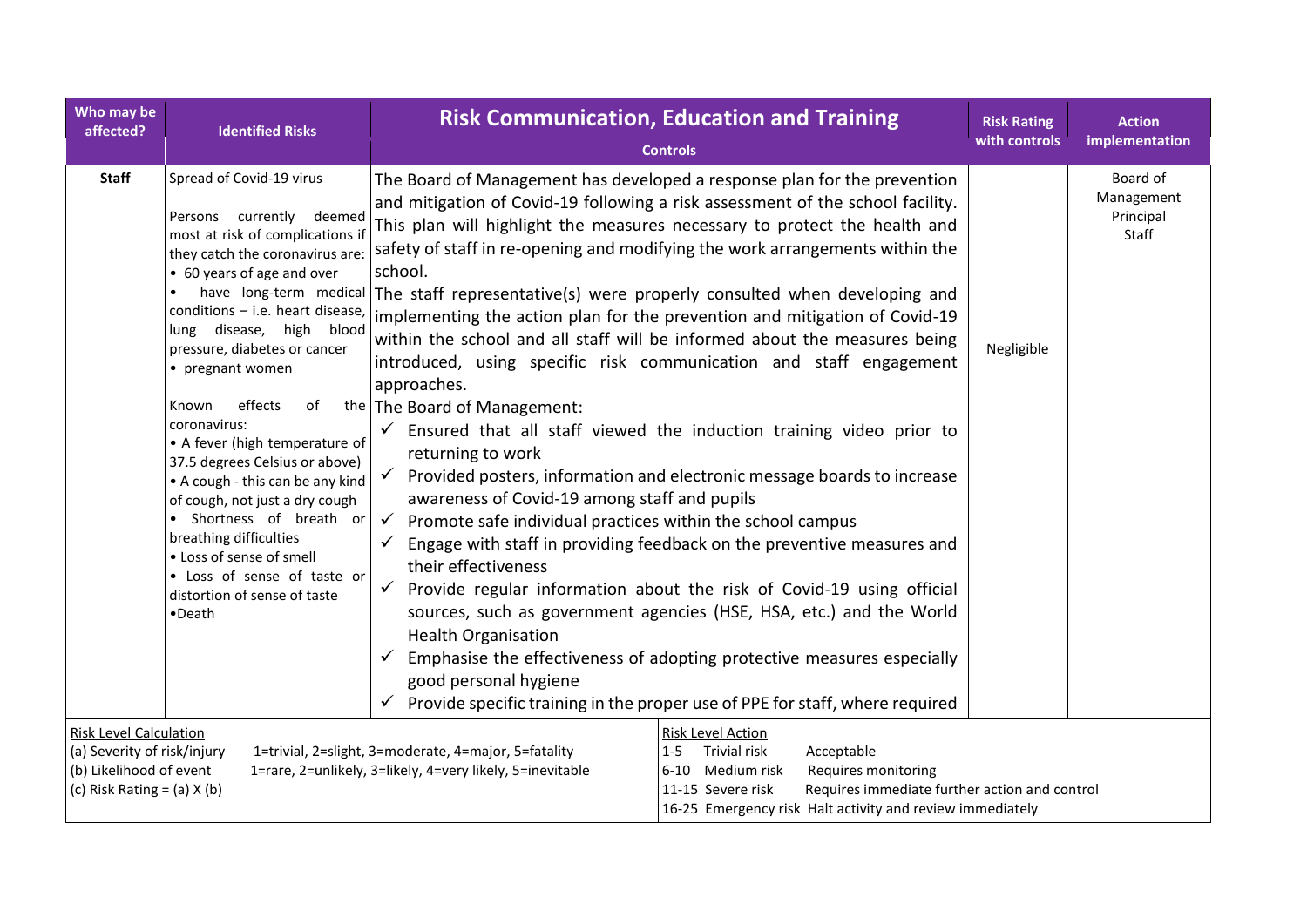| Who may<br>be<br>affected?                                                                                                                                                                                                                                 | <b>Identified Risks</b>                                                                                                                                                                                                                                                                                                                                                                                                                                                                                                                                                                                             |                                                                                                                                                                                                                                                                                                                                                                                                                                                                                                                                                                                                                                                                                                                                                                                                                                                                                                       | <b>Hygiene</b><br><b>Controls</b>                                                                                                                                                                                                                                                                                                                                                                                                                                                                                                                                                                                                                                                                                                                                                                                                                                                                                    | <b>Risk Rating</b><br>with controls          | <b>Action</b><br>implementation                          |
|------------------------------------------------------------------------------------------------------------------------------------------------------------------------------------------------------------------------------------------------------------|---------------------------------------------------------------------------------------------------------------------------------------------------------------------------------------------------------------------------------------------------------------------------------------------------------------------------------------------------------------------------------------------------------------------------------------------------------------------------------------------------------------------------------------------------------------------------------------------------------------------|-------------------------------------------------------------------------------------------------------------------------------------------------------------------------------------------------------------------------------------------------------------------------------------------------------------------------------------------------------------------------------------------------------------------------------------------------------------------------------------------------------------------------------------------------------------------------------------------------------------------------------------------------------------------------------------------------------------------------------------------------------------------------------------------------------------------------------------------------------------------------------------------------------|----------------------------------------------------------------------------------------------------------------------------------------------------------------------------------------------------------------------------------------------------------------------------------------------------------------------------------------------------------------------------------------------------------------------------------------------------------------------------------------------------------------------------------------------------------------------------------------------------------------------------------------------------------------------------------------------------------------------------------------------------------------------------------------------------------------------------------------------------------------------------------------------------------------------|----------------------------------------------|----------------------------------------------------------|
| All staff<br>Pupils<br>Visitors<br>Contractors<br>Public                                                                                                                                                                                                   | Spread of Covid-19 virus<br>Persons currently deemed most at<br>risk of complications if they catch<br>the coronavirus are:<br>• 60 years of age and over<br>have long-term medical<br>conditions - i.e. heart disease, lung<br>disease, high blood pressure,<br>diabetes or cancer<br>• pregnant women<br>Known effects of the coronavirus:<br>• A fever (high temperature of 37.5<br>degrees Celsius or above)<br>cough, not just a dry cough<br>• Shortness of breath or breathing<br>difficulties<br>• Loss of sense of smell<br>• Loss of sense of taste or distortion<br>of sense of taste<br>$\bullet$ Death | should:<br>$\checkmark$ Wash their hands properly and often. Hands should be washed:<br>After coughing or sneezing<br>$\circ$<br>Before and after eating or preparing food<br>$\circ$<br>Before and after using protective gloves<br>$\circ$<br>Before and after being on public transport<br>$\circ$<br>When arriving and leaving the school campus<br>$\circ$<br>After toilet use<br>$\circ$<br>✓<br>Put used tissues into a bin and wash their hands<br>✓<br>and surfaces<br>The BoM will supply required cleaning products, will ensure the correct use<br>• A cough - this can be any kind of and storage of disinfectants and will ensure all products are stored safely and securely.<br>Fever (temperature of 37.5 degrees or above)<br>✓<br>✓<br>Cough<br>$\checkmark$<br>Shortness of breath<br>$\checkmark$<br><b>Breathing difficulties</b><br>must restrict their movements for 14 days. | The BoM will ensure that all staff can wash their hands regularly. Water and appropriate<br>santitisers (i.e. hand gel dispensers, etc.) are available throughout the school. Staff<br>Cover theirmouth and nose with a tissue or their sleeve when coughing and sneezing.<br>Develop a routine of increased cleaning and disinfecting of frequently touched objects<br>No employees are permitted to attend work if they display any of the symptoms below: -<br>Any Staff Member displaying symptoms must self-isolate and not attend school for 14 days<br>Any staff member living with someone who is self-isolating or waiting for a Covid-19 test<br>Any Staff Member who has tested positive for Covid-19 must not return to work until<br>deemed fit to do so and upon approval of their medical advisor. Staff can<br>follow https://www2.hse.ie/ for updates or can contact HSELive for advice 1850 241850 | <b>Medium Risk</b><br>Requires<br>monitoring | Board of<br>Management<br>Principal<br>Staff<br>Visitors |
| <b>Risk Level Calculation</b><br>(a) Severity of risk/injury<br>1=trivial, 2=slight, 3=moderate, 4=major, 5=fatality<br>$1 - 5$<br>(b) Likelihood of event<br>1=rare, 2=unlikely, 3=likely, 4=very likely, 5=inevitable<br>(c) Risk Rating = $(a)$ X $(b)$ |                                                                                                                                                                                                                                                                                                                                                                                                                                                                                                                                                                                                                     |                                                                                                                                                                                                                                                                                                                                                                                                                                                                                                                                                                                                                                                                                                                                                                                                                                                                                                       | Risk Level Action<br>Trivial risk<br>Acceptable<br>6-10 Medium risk<br>Requires monitoring<br>Requires immediate further action and control<br>11-15 Severe risk                                                                                                                                                                                                                                                                                                                                                                                                                                                                                                                                                                                                                                                                                                                                                     |                                              |                                                          |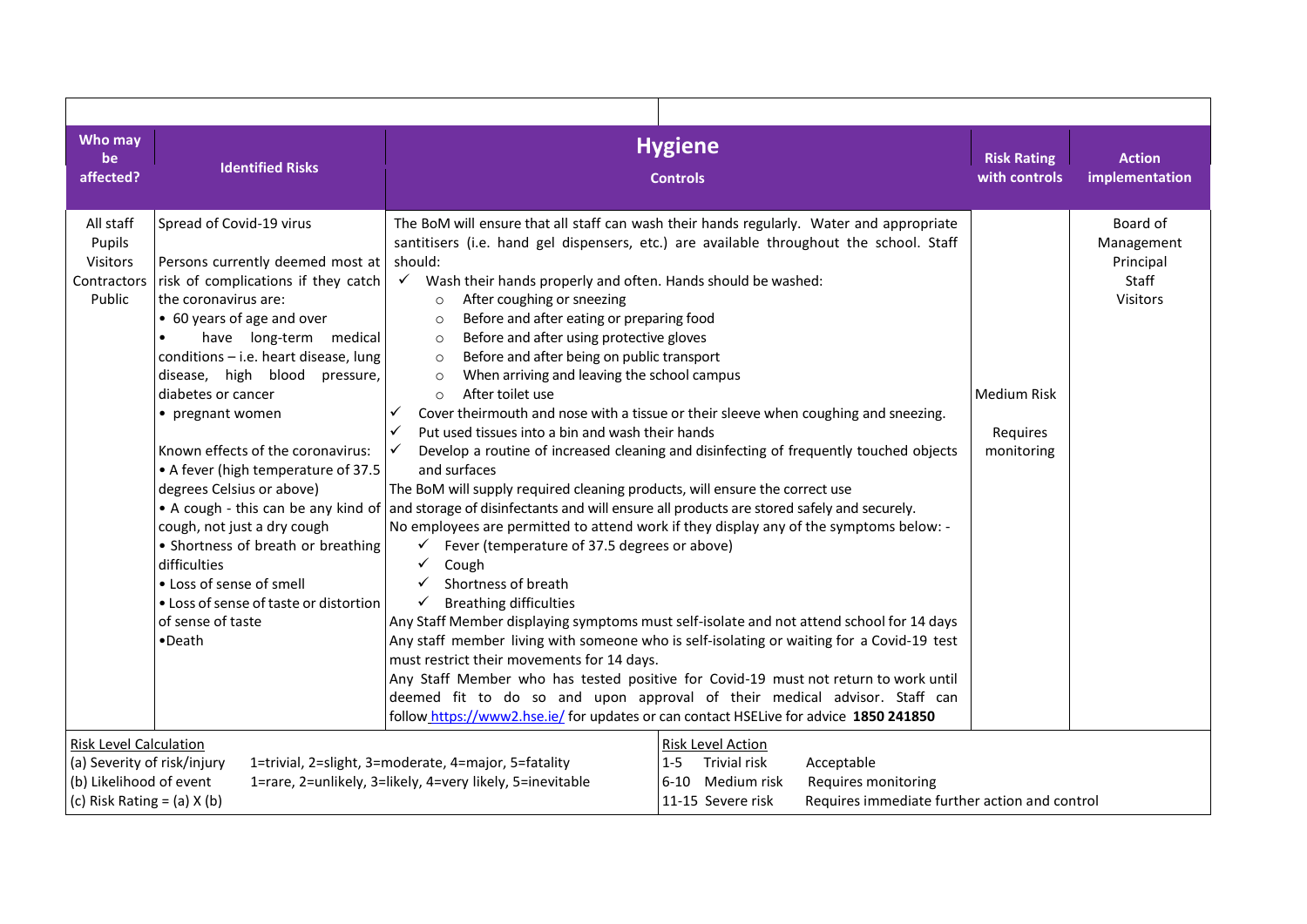|                                                                                                                                                                                                                                                 | 16-25 Emergency risk Halt activity and review immediately                                                                                                                                                                                                                                                                                                                                                                                                                                                                                                                                                                                        |                                                                                                                                                                                                                                                                                                                                                                                                                                                                                                                                             |                                                                                                                                                                                                                                                                                                                                                                                                                                                                                                                                                                                                                                                                                                                                                                                                                                                                                                                                                                                                                  |                                              |                                                                     |  |
|-------------------------------------------------------------------------------------------------------------------------------------------------------------------------------------------------------------------------------------------------|--------------------------------------------------------------------------------------------------------------------------------------------------------------------------------------------------------------------------------------------------------------------------------------------------------------------------------------------------------------------------------------------------------------------------------------------------------------------------------------------------------------------------------------------------------------------------------------------------------------------------------------------------|---------------------------------------------------------------------------------------------------------------------------------------------------------------------------------------------------------------------------------------------------------------------------------------------------------------------------------------------------------------------------------------------------------------------------------------------------------------------------------------------------------------------------------------------|------------------------------------------------------------------------------------------------------------------------------------------------------------------------------------------------------------------------------------------------------------------------------------------------------------------------------------------------------------------------------------------------------------------------------------------------------------------------------------------------------------------------------------------------------------------------------------------------------------------------------------------------------------------------------------------------------------------------------------------------------------------------------------------------------------------------------------------------------------------------------------------------------------------------------------------------------------------------------------------------------------------|----------------------------------------------|---------------------------------------------------------------------|--|
| Who may<br>be<br>affected?                                                                                                                                                                                                                      | <b>Identified Risks</b>                                                                                                                                                                                                                                                                                                                                                                                                                                                                                                                                                                                                                          |                                                                                                                                                                                                                                                                                                                                                                                                                                                                                                                                             | <b>Hygiene</b><br><b>Controls</b>                                                                                                                                                                                                                                                                                                                                                                                                                                                                                                                                                                                                                                                                                                                                                                                                                                                                                                                                                                                | <b>Risk Rating</b><br>with controls          | <b>Action</b><br>implementation                                     |  |
| All staff<br>Pupils<br><b>Visitors</b><br>Contractors<br>Public                                                                                                                                                                                 | Spread of Covid-19 virus<br>Persons currently deemed most at risk<br>of complications if they catch the<br>coronavirus are:<br>• 60 years of age and over<br>• have long-term medical conditions -<br>i.e. heart disease, lung disease, high<br>blood pressure, diabetes or cancer<br>• pregnant women<br>Known effects of the coronavirus:<br>• A fever (high temperature of 37.5<br>degrees Celsius or above)<br>• A cough - this can be any kind of<br>cough, not just a dry cough<br>• Shortness of breath or breathing<br>difficulties<br>• Loss of sense of smell<br>• Loss of sense of taste or distortion of<br>sense of taste<br>•Death | The Board of Management will ensure that:<br>throughout the school (buildings and grounds).<br>Appropriate social distancing markings are in place<br>✓<br>classroom of PPE and spare supplies in the strong room in the office.<br>✓<br>retained<br>Toilet facilities are cleaned regularly<br>✓<br>(wipes/disinfection products, paper towels and waste bins/bags)<br>be applied<br>There is staggered use of the staff room<br>✓<br>$\checkmark$<br>All waste collection points are emptied regularly<br>$\checkmark$<br>✓<br>afterwards | Appropriate signage in line with public health guidelines has been displayed<br>Necessary PPE is available to staff - gloves, face masks, aprons. Box in each<br>Standard cleaning and maintenance regimes are put in place and detailed records<br>Equipment sharing is minimised. Staff are encouraged not to share equipment<br>There is regular cleaning of frequently touched surfaces and that staff are provided<br>with essential cleaning materials to keep their own work areas clean<br>All school equipment is sanitised - cleaning programmes to be devised to ensure<br>that shared equipment is cleaned and disinfected between use by different people<br>Covid compliant work areas to be available where social distancing guidelines can<br>Bins are provided for disposal of waste materials (tissues, paper towels, wipes, etc.)<br>Staff use gloves when removing rubbish bags or handling and disposing of any<br>Rubbish and they wash hands with soap and water for at least 20 seconds | <b>Medium Risk</b><br>Requires<br>monitoring | <b>Board of Management</b><br>Principal<br>Staff<br><b>Visitors</b> |  |
| <b>Risk Level Calculation</b><br>(a) Severity of risk/injury<br>1=trivial, 2=slight, 3=moderate, 4=major, 5=fatality<br>(b) Likelihood of event<br>1=rare, 2=unlikely, 3=likely, 4=very likely, 5=inevitable<br>(c) Risk Rating = $(a)$ X $(b)$ |                                                                                                                                                                                                                                                                                                                                                                                                                                                                                                                                                                                                                                                  | Risk Level Action<br>Trivial risk<br>Acceptable<br>$1 - 5$<br>6-10 Medium risk<br>Requires monitoring<br>Requires immediate further action and control<br>11-15 Severe risk<br>16-25 Emergency risk Halt activity and review immediately                                                                                                                                                                                                                                                                                                    |                                                                                                                                                                                                                                                                                                                                                                                                                                                                                                                                                                                                                                                                                                                                                                                                                                                                                                                                                                                                                  |                                              |                                                                     |  |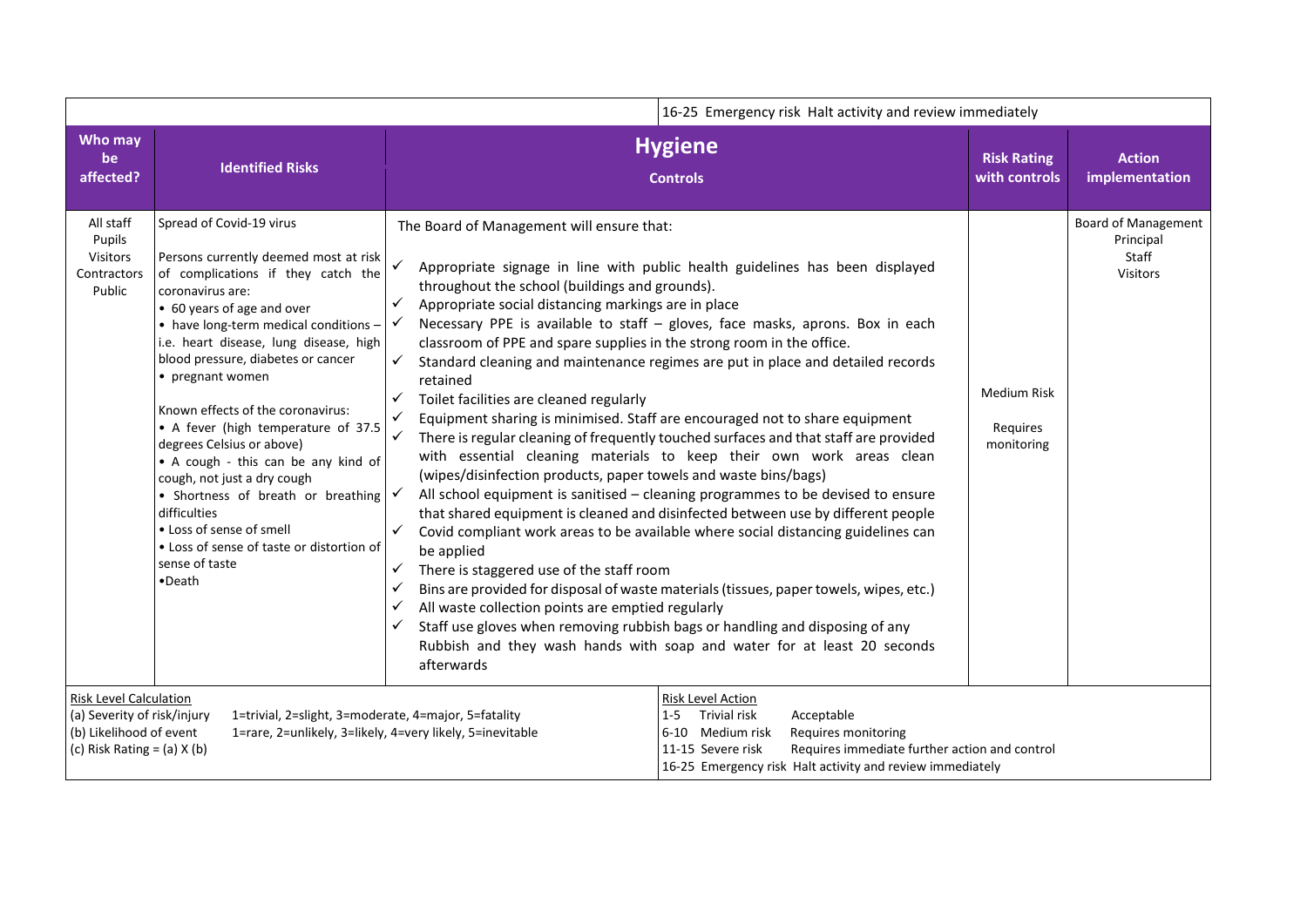| Who may be                                               | <b>Identified Risks</b>                                                                                                                                                                                                                                                                                                                                                                                                                                                                                                                                                                                                                                                              | <b>Social Distancing</b>                                                                                                                                                                                                                                                                                                                                                                                                                                                                                                                                                                                                                                                                                                                                                                                                                                                                                                                                                                                                                                                                                                                                                                                                                                                                                                                                                                                                                                                                                                                                                                                                                                                                                                                                                  | <b>Risk Rating</b>                                      | <b>Action</b>                                                       |
|----------------------------------------------------------|--------------------------------------------------------------------------------------------------------------------------------------------------------------------------------------------------------------------------------------------------------------------------------------------------------------------------------------------------------------------------------------------------------------------------------------------------------------------------------------------------------------------------------------------------------------------------------------------------------------------------------------------------------------------------------------|---------------------------------------------------------------------------------------------------------------------------------------------------------------------------------------------------------------------------------------------------------------------------------------------------------------------------------------------------------------------------------------------------------------------------------------------------------------------------------------------------------------------------------------------------------------------------------------------------------------------------------------------------------------------------------------------------------------------------------------------------------------------------------------------------------------------------------------------------------------------------------------------------------------------------------------------------------------------------------------------------------------------------------------------------------------------------------------------------------------------------------------------------------------------------------------------------------------------------------------------------------------------------------------------------------------------------------------------------------------------------------------------------------------------------------------------------------------------------------------------------------------------------------------------------------------------------------------------------------------------------------------------------------------------------------------------------------------------------------------------------------------------------|---------------------------------------------------------|---------------------------------------------------------------------|
| affected?                                                |                                                                                                                                                                                                                                                                                                                                                                                                                                                                                                                                                                                                                                                                                      | <b>Controls</b>                                                                                                                                                                                                                                                                                                                                                                                                                                                                                                                                                                                                                                                                                                                                                                                                                                                                                                                                                                                                                                                                                                                                                                                                                                                                                                                                                                                                                                                                                                                                                                                                                                                                                                                                                           | with controls                                           | implementation                                                      |
| All staff<br>Pupils<br>Visitors<br>Contractors<br>Public | Spread of Covid-19 virus<br>Persons currently deemed<br>most at risk of complications if<br>they catch the coronavirus are:<br>• 60 years of age and over<br>have long-term medical<br>conditions $-$ i.e. heart disease,<br>lung disease, high blood<br>pressure, diabetes or cancer<br>• pregnant women<br>effects<br>of<br>the<br>Known<br>coronavirus:<br>• A fever (high temperature of $\sqrt{\phantom{a}}$<br>37.5 degrees Celsius or above)<br>• A cough - this can be any kind<br>of cough, not just a dry cough<br>• Shortness of breath or<br>breathing difficulties<br>• Loss of sense of smell<br>• Loss of sense of taste or<br>distortion of sense of taste<br>•Death | Physical distancing is currently a key control measure in reducing the spread of infection.<br>The Board of Mangement will ensure that:<br>all persons will adhere to relevant social distancing rules in relation to entering the<br>$\checkmark$<br>school, exiting the school and while working in the school<br>physical spacing $-2$ metres for adults and 1 metre for pupils) for work stations and<br>$\checkmark$<br>common spaces, such as entrances/exits, staff room where congregation or queuing<br>of staff, or students or visitors might occur<br>$\checkmark$<br>Break times are staggered and school supervision<br>procedures<br>must be<br>strictly adhered to<br>Appropriate signage in line with public health guidelines is displayed throughout the<br>$\checkmark$<br>school (buildings and grounds)<br>Appropriate social distancing arangements are in place throughout the school<br>Meetings of staff will take place online<br>$\checkmark$<br>There is currently a strict no handshaking policy in place within the school<br>✓<br>All staff, contractors and visitors should avoid direct physical contact with any other<br>persons as far as possible<br>Where 2 metre distance cannot be maintained<br>Requirements for personnel working within 2 metres of each other (where activity cannot<br>be suspended):<br>No worker has symptoms of Covid-19<br>$\checkmark$<br>The close contact work cannot be avoided<br>$\checkmark$<br>Installation of physical barriers - portable Perspex screens<br>$\checkmark$<br>PPE is present in line with the approved risk assessment (face masks, visors, aprons,<br>✓<br>gloves, etc)<br>Prior to donning appropriate PPE, staff will wash/sanitise their hands thoroughly.<br>$\checkmark$ | <b>Medium Risk</b><br>Requires<br>monitoring<br>Serious | <b>Board of Management</b><br>Principal<br>Staff<br><b>Visitors</b> |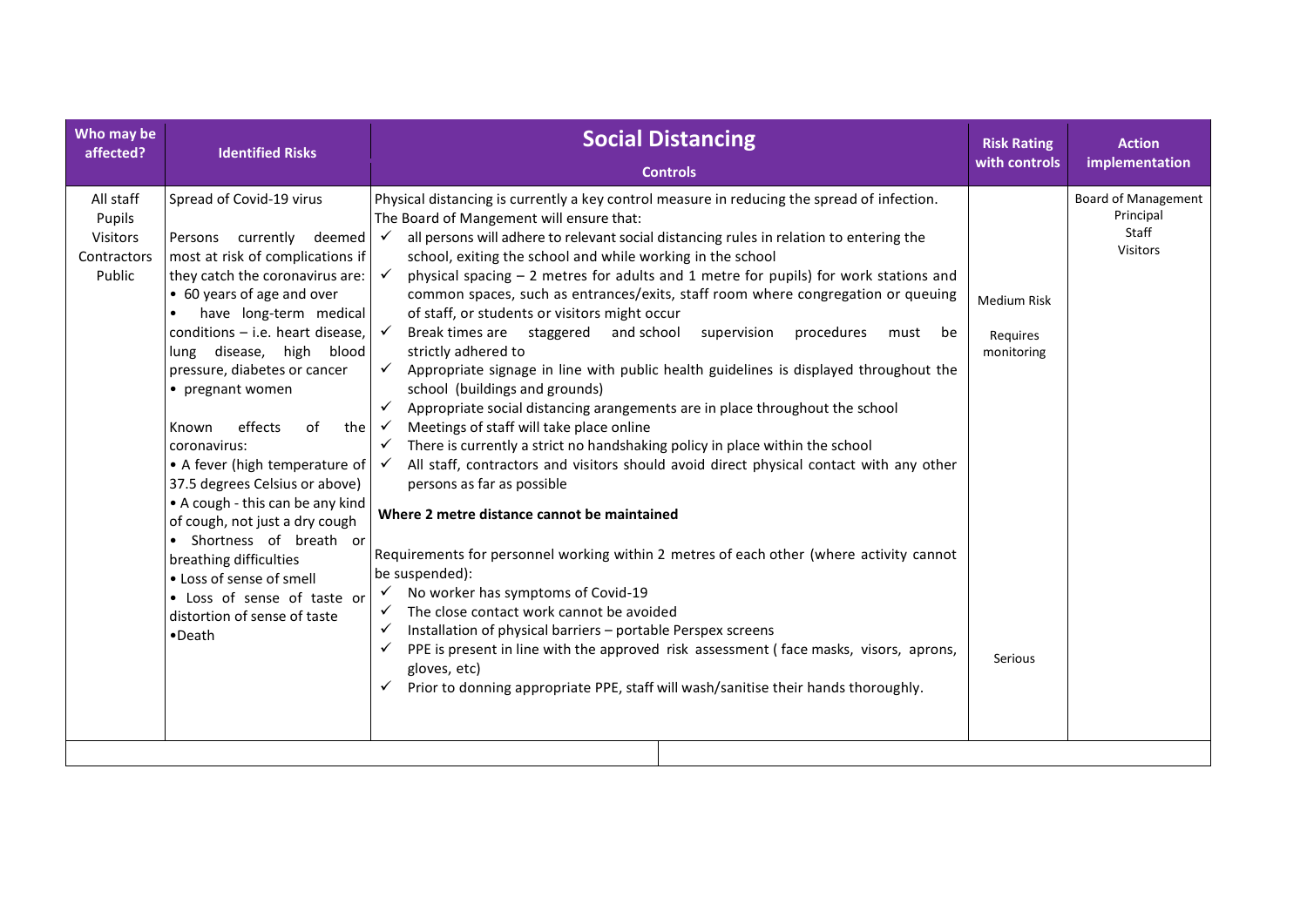| Who may be<br>affected?                                                                                                                                                                                                                         | <b>Identified Risks</b>                                                                                                                                                                                                                                                                                                                                                                                                                                                                                                                                                                                                                                             |                                                                                                                                                                                                                                                                                                                                                                                                                                  | <b>Cleaning</b><br><b>Controls</b>                                                                                                                                                                                                                                                                                                                                                                                                                                                                                                                                                                                                                                                                                                                                                                                                                                                                                                                                                                                                                                                                                                                                                                                                                                               | <b>Risk Rating</b><br>with controls | <b>Action</b><br>implementation              |
|-------------------------------------------------------------------------------------------------------------------------------------------------------------------------------------------------------------------------------------------------|---------------------------------------------------------------------------------------------------------------------------------------------------------------------------------------------------------------------------------------------------------------------------------------------------------------------------------------------------------------------------------------------------------------------------------------------------------------------------------------------------------------------------------------------------------------------------------------------------------------------------------------------------------------------|----------------------------------------------------------------------------------------------------------------------------------------------------------------------------------------------------------------------------------------------------------------------------------------------------------------------------------------------------------------------------------------------------------------------------------|----------------------------------------------------------------------------------------------------------------------------------------------------------------------------------------------------------------------------------------------------------------------------------------------------------------------------------------------------------------------------------------------------------------------------------------------------------------------------------------------------------------------------------------------------------------------------------------------------------------------------------------------------------------------------------------------------------------------------------------------------------------------------------------------------------------------------------------------------------------------------------------------------------------------------------------------------------------------------------------------------------------------------------------------------------------------------------------------------------------------------------------------------------------------------------------------------------------------------------------------------------------------------------|-------------------------------------|----------------------------------------------|
| Staff<br>especially<br>cleaning staff                                                                                                                                                                                                           | Spread of Covid-19 virus<br>Persons currently deemed<br>most at risk of complications if<br>they catch the coronavirus are:<br>• 60 years of age and over<br>have long-term medical<br>conditions - i.e. heart disease,<br>disease, high<br>blood<br>lung<br>pressure, diabetes or cancer<br>• pregnant women<br>effects<br>of<br>the<br>Known<br>coronavirus:<br>• A fever (high temperature of<br>37.5 degrees Celsius or above)<br>• A cough - this can be any kind<br>of cough, not just a dry cough<br>· Shortness of breath or<br>breathing difficulties<br>• Loss of sense of smell<br>• Loss of sense of taste or<br>distortion of sense of taste<br>•Death | All cleaning will be undertaken in line with DES and public health guidance.<br>$\checkmark$<br>manager leva.<br>$\checkmark$<br>supplied by the contractor for their cleaners<br>$\checkmark$<br>gloves<br>$\checkmark$<br>area for 72 hours before being presented for general waste collection<br>$\checkmark$<br>disposable cloths are clean before re-use<br>$\checkmark$<br>a fresh solution of disinfectant before re-use | Staff are responsible for cleaning personal items that have been brought to work and<br>items handled at work or during breaks. Staff advised to clean personal items that they<br>have bring to work (e.g. mobile phones) and to avoid leaving them down on communal<br>surfaces or they will need to clean the surface after the personal item is removed<br>Cleaning staff will be trained in the new cleaning arrangements for the school. We have<br>contract cleaners, Precise Cleaning, and all measures have been discussed with the<br>Sufficient cleaning materials and PPE will be available to allow for increased cleaning -<br>Cleaning staff will be instructed to wear gloves when cleaning and are aware of the need<br>to wash their hands thoroughly with soap and water, both before and after wearing<br>System in place for the disposable of cleaning cloths and used wipes in a rubbish bag<br>Current HSE guidance recommends waste such as cleaning waste, tissues etc. from a<br>person suspected of having Covid-19 should be double bagged and stored in a secure<br>System in place to make sure reusable cleaning equipment including mop heads and non-<br>System in place to ensure that equipment such as buckets are emptied and cleaned with | Requires<br>monitoring              | Board of<br>Management<br>Principal<br>Staff |
| <b>Risk Level Calculation</b><br>(a) Severity of risk/injury<br>1=trivial, 2=slight, 3=moderate, 4=major, 5=fatality<br>(b) Likelihood of event<br>1=rare, 2=unlikely, 3=likely, 4=very likely, 5=inevitable<br>(c) Risk Rating = $(a)$ X $(b)$ |                                                                                                                                                                                                                                                                                                                                                                                                                                                                                                                                                                                                                                                                     | Risk Level Action<br>Trivial risk<br>Acceptable<br>$1 - 5$<br>6-10 Medium risk<br>Requires monitoring<br>11-15 Severe risk<br>Requires immediate further action and control<br>16-25 Emergency risk Halt activity and review immediately                                                                                                                                                                                         |                                                                                                                                                                                                                                                                                                                                                                                                                                                                                                                                                                                                                                                                                                                                                                                                                                                                                                                                                                                                                                                                                                                                                                                                                                                                                  |                                     |                                              |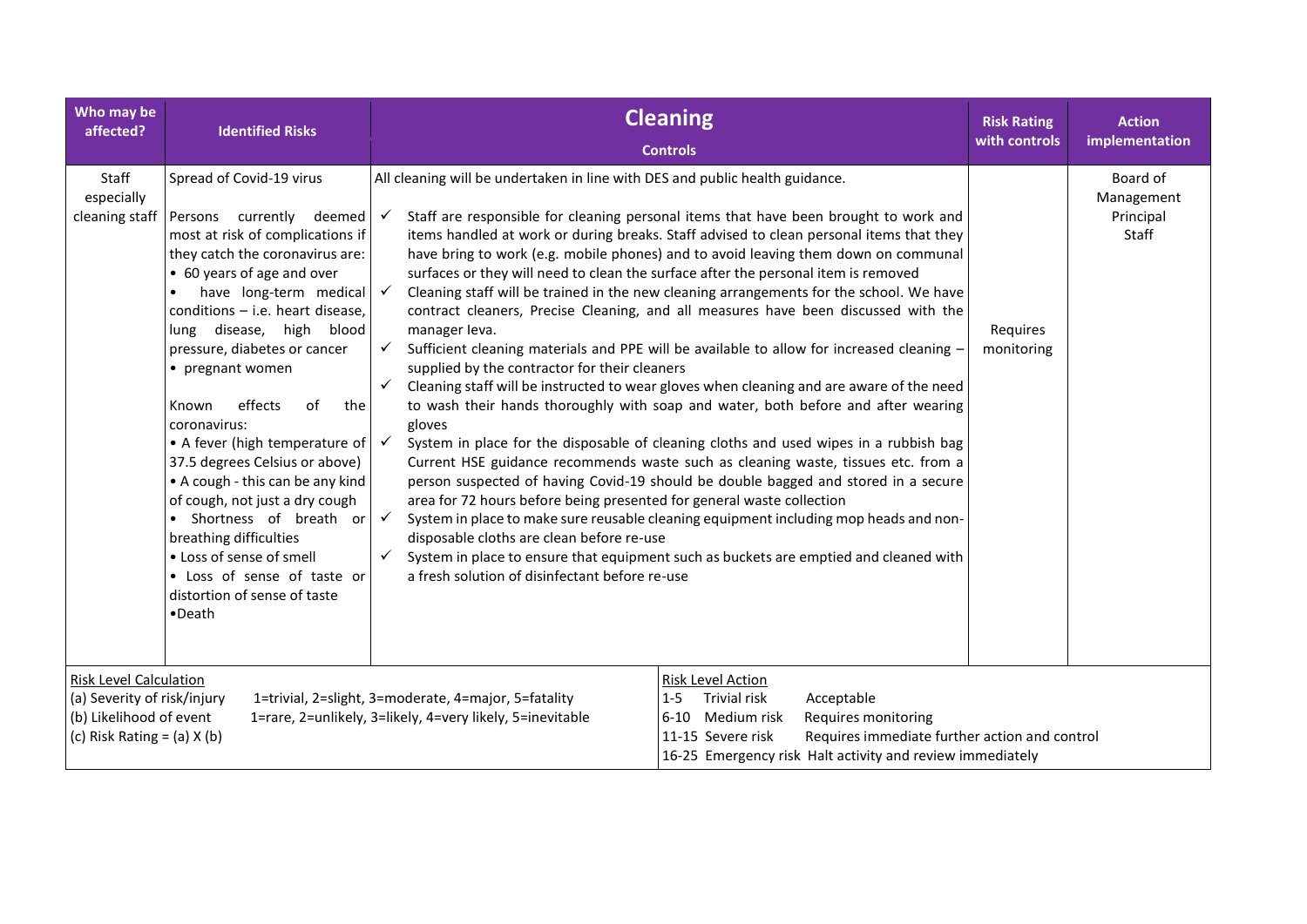| Who may be<br>affected?                                                                                                                                                                                                                 | <b>Identified Risks</b>                                                                                                                                                                                                                                                                                                                                                                                                                                                                                                                                                                                                                                         |                                                                                                                                                                                                                                                        | <b>Office and administration areas</b><br><b>Controls</b>                                                                                                                                                                                                                                                                                                                                                                                                                                                                                                                                                                                                                                                          | <b>Risk Rating</b><br>with controls | <b>Action</b><br>implementation                             |
|-----------------------------------------------------------------------------------------------------------------------------------------------------------------------------------------------------------------------------------------|-----------------------------------------------------------------------------------------------------------------------------------------------------------------------------------------------------------------------------------------------------------------------------------------------------------------------------------------------------------------------------------------------------------------------------------------------------------------------------------------------------------------------------------------------------------------------------------------------------------------------------------------------------------------|--------------------------------------------------------------------------------------------------------------------------------------------------------------------------------------------------------------------------------------------------------|--------------------------------------------------------------------------------------------------------------------------------------------------------------------------------------------------------------------------------------------------------------------------------------------------------------------------------------------------------------------------------------------------------------------------------------------------------------------------------------------------------------------------------------------------------------------------------------------------------------------------------------------------------------------------------------------------------------------|-------------------------------------|-------------------------------------------------------------|
| Staff                                                                                                                                                                                                                                   | Spread of Covid-19 virus<br>Persons currently deemed<br>most at risk of complications if<br>they catch the coronavirus are:<br>• 60 years of age and over<br>have long-term medical<br>conditions $-$ i.e. heart disease,<br>lung disease, high blood<br>pressure, diabetes or cancer<br>• pregnant women<br>effects<br>οf<br>the<br>Known<br>coronavirus:<br>• A fever (high temperature of<br>37.5 degrees Celsius or above)<br>• A cough - this can be any kind<br>of cough, not just a dry cough<br>• Shortness of breath or<br>breathing difficulties<br>• Loss of sense of smell<br>• Loss of sense of taste or<br>distortion of sense of taste<br>•Death | Secretary, staff and visitors.<br>distancing between Principal, staff and visitors.<br>Pupils are not permitted to come to the office<br>$\bullet$                                                                                                     | Office capacity is limited to facilitate the maintenance of physical distancing between<br>Principal's office capacity is limited to facilitate the maintenance of physical Medium Risk<br>The offices have a hatch installed in each door to promote social distancing<br>The desks have a Perspex screen around each of them to protect the staff<br>Contact with teachers is mainly through Aladdin or by phone to the teachers' mobile<br>If a teacher needs to use the school phone to contact a parent the school mobile is to<br>be used. It will be wiped down before and after use. The school mobile is carried by<br>the Principal all day and is on the shelf outside the office for use after school. | Requires<br>Monitoring              | Board of<br>Management<br>Principal<br>Administration staff |
| <b>Risk Level Calculation</b><br>(a) Severity of risk/injury<br>1=trivial, 2=slight, 3=moderate, 4=major, 5=fatality<br>(b) Likelihood of event<br>1=rare, 2=unlikely, 3=likely, 4=very likely, 5=inevitable<br>(c) Risk Rating $=$ (a) |                                                                                                                                                                                                                                                                                                                                                                                                                                                                                                                                                                                                                                                                 | <b>Risk Level Action</b><br><b>Trivial risk</b><br>Acceptable<br>$1 - 5$<br>6-10 Medium risk<br>Requires monitoring<br>Requires immediate further action and control<br>11-15 Severe risk<br>16-25 Emergency risk Halt activity and review immediately |                                                                                                                                                                                                                                                                                                                                                                                                                                                                                                                                                                                                                                                                                                                    |                                     |                                                             |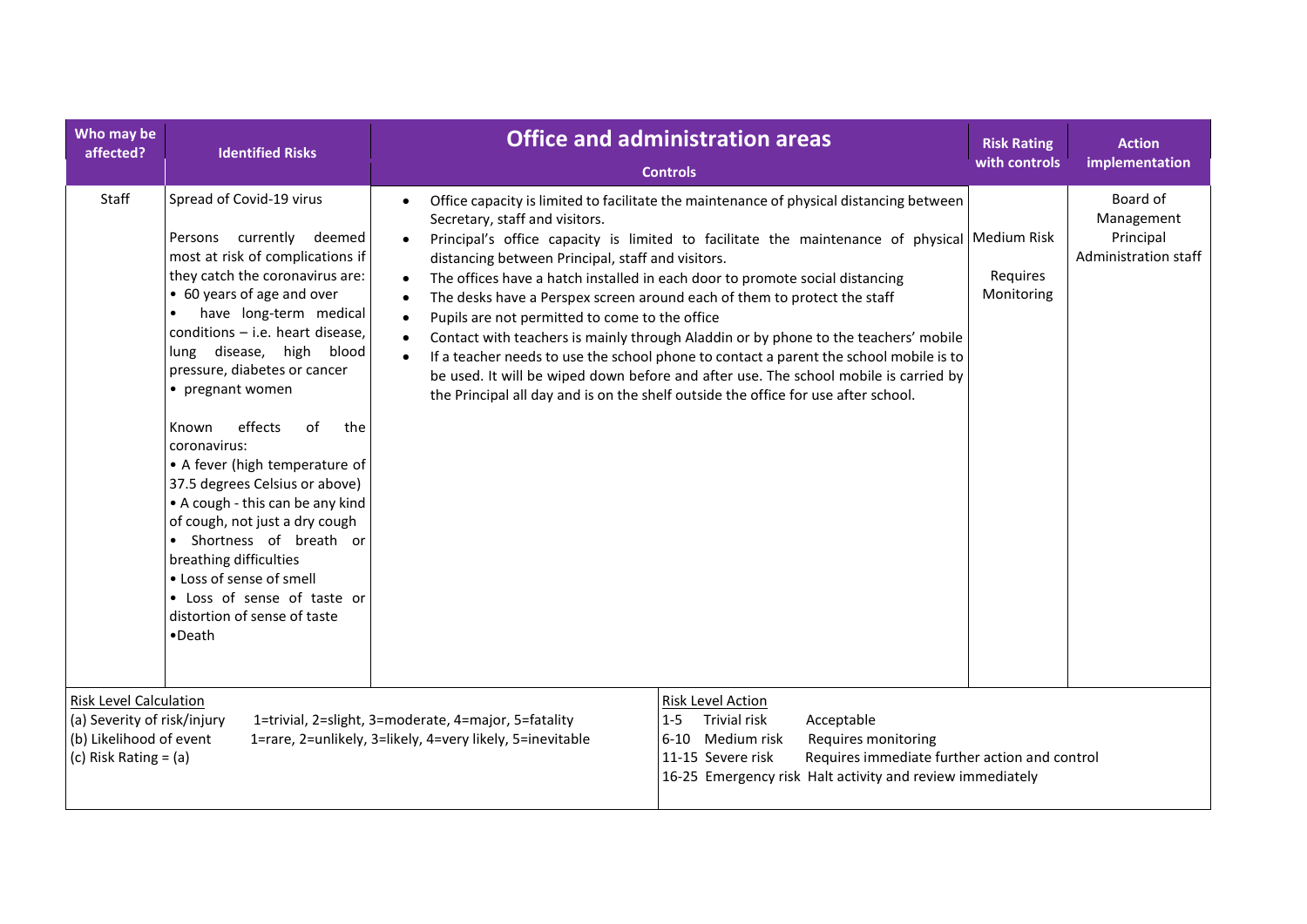| Who may be | <b>Identified Risks</b>                                                                                                                                                                                                                                                                                                                                                                                                                                                                                                                              | <b>Use of PPE</b><br><b>Controls</b>                                                                                                                                                                                                                                                                                                                                                                                                                                                                                                                                                                                                                                                                                                                                                                                                                                                                                                                                                                                                                                                                                                                                                                                                                                   | <b>Risk Rating</b>     | <b>Action</b>                                |
|------------|------------------------------------------------------------------------------------------------------------------------------------------------------------------------------------------------------------------------------------------------------------------------------------------------------------------------------------------------------------------------------------------------------------------------------------------------------------------------------------------------------------------------------------------------------|------------------------------------------------------------------------------------------------------------------------------------------------------------------------------------------------------------------------------------------------------------------------------------------------------------------------------------------------------------------------------------------------------------------------------------------------------------------------------------------------------------------------------------------------------------------------------------------------------------------------------------------------------------------------------------------------------------------------------------------------------------------------------------------------------------------------------------------------------------------------------------------------------------------------------------------------------------------------------------------------------------------------------------------------------------------------------------------------------------------------------------------------------------------------------------------------------------------------------------------------------------------------|------------------------|----------------------------------------------|
| affected?  |                                                                                                                                                                                                                                                                                                                                                                                                                                                                                                                                                      |                                                                                                                                                                                                                                                                                                                                                                                                                                                                                                                                                                                                                                                                                                                                                                                                                                                                                                                                                                                                                                                                                                                                                                                                                                                                        | with controls          | implementation                               |
| Staff      | Spread of Covid-19 virus<br>most at risk of complications if<br>• 60 years of age and over<br>have long-term medical and disposal of PPE.<br>conditions - i.e. heart disease,<br>pressure, diabetes or cancer<br>• pregnant women<br>effects<br>of<br>Known<br>coronavirus:<br>• A fever (high temperature of<br>37.5 degrees Celsius or above)<br>• A cough - this can be any kind<br>of cough, not just a dry cough<br>breathing difficulties<br>• Loss of sense of smell<br>• Loss of sense of taste or<br>distortion of sense of taste<br>•Death | The correct use of Personal Protective Equipment (PPE) such as face shields/visors or clear<br>plastic barriers or Perspex screens etc. may be required in some circumstances to address<br>Persons currently deemed identified risks of spread of the virus.<br>they catch the coronavirus are: Where PPE is required by staff, they will be notified accordingly and be provided with the<br>necessary PPE and provided with training and information in the proper use, cleaning, storage<br>lung disease, high blood PPE needs to be consistently and properly worn when required. In addition, all staff must Medium Risk<br>regularly inspect, clean, maintain and replace as necessary.<br>Current general guidance from the HSE in relation to the wearing of face coverings, masks and<br>the gloves is available at the following Link: https://www2.hse.ie/conditions/coronavirus/face-<br>masks-disposable-gloves.html<br>Face shields and masks will be provided to all staff and are available for use.<br>Gloves are not required generally within the workplace for infection prevention and control<br>• Shortness of breath or purposes according to current guidance.<br>*Face coverings are not recommended to be worn by children under 13 years. | Requires<br>monitoring | Board of<br>Management<br>Principal<br>Staff |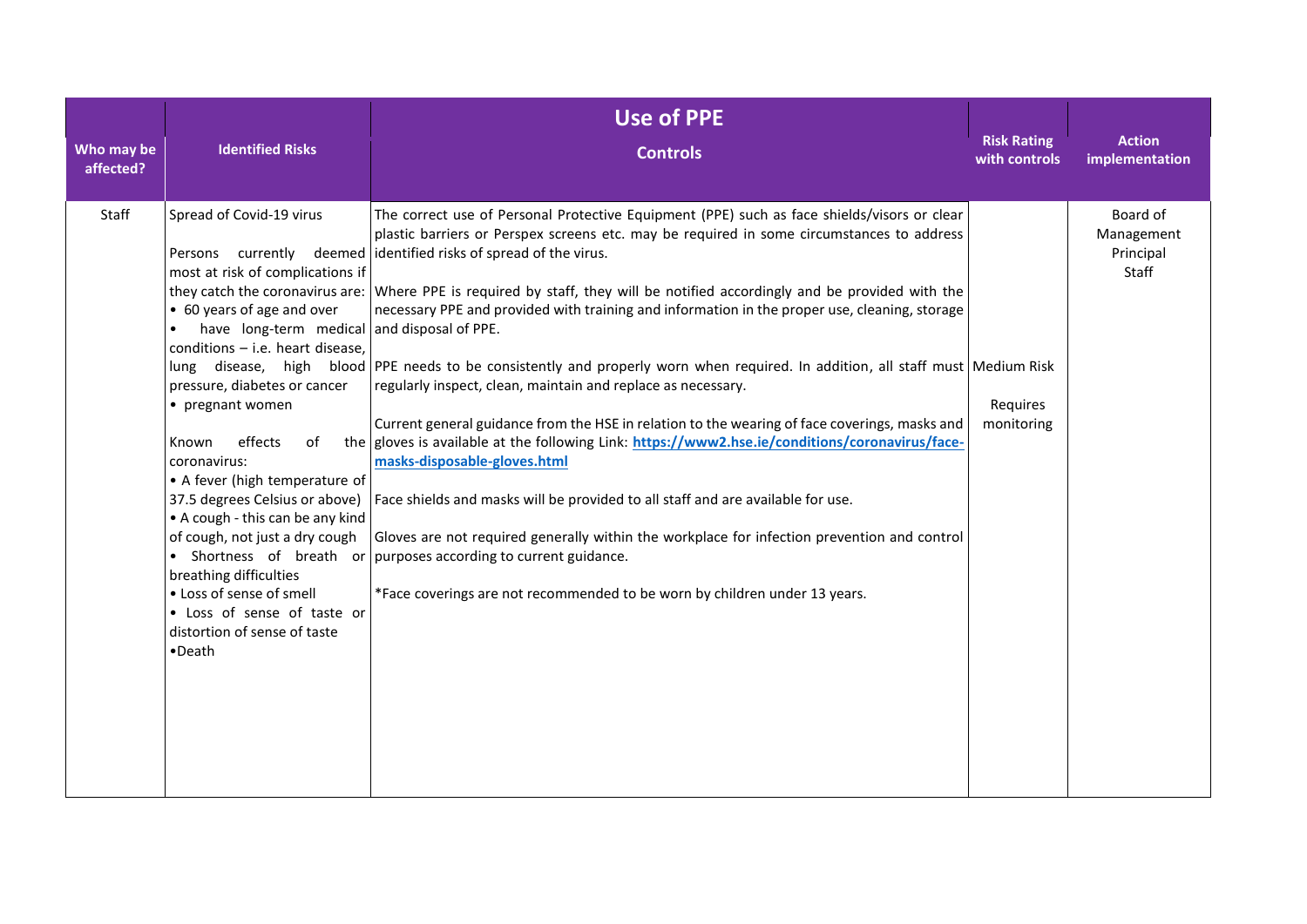| ho may be<br>affected?                                                                                              | <b>Identified Risks</b>                                                                                                                                                                                                                                                                                                                                                                                                                                                                                                                                                                                                  |                                                                                                                                                                                                                                                                                                                                                                         | <b>Handling books and other resources during Covid-19</b><br><b>Controls</b>                                                                                                                                                                                                                                                                                                                                                                                                                                                                                                                                                                                                                                                                                                                                                                                                                                           | <b>Risk Rating</b><br>with controls | <b>Action</b><br>implementation              |
|---------------------------------------------------------------------------------------------------------------------|--------------------------------------------------------------------------------------------------------------------------------------------------------------------------------------------------------------------------------------------------------------------------------------------------------------------------------------------------------------------------------------------------------------------------------------------------------------------------------------------------------------------------------------------------------------------------------------------------------------------------|-------------------------------------------------------------------------------------------------------------------------------------------------------------------------------------------------------------------------------------------------------------------------------------------------------------------------------------------------------------------------|------------------------------------------------------------------------------------------------------------------------------------------------------------------------------------------------------------------------------------------------------------------------------------------------------------------------------------------------------------------------------------------------------------------------------------------------------------------------------------------------------------------------------------------------------------------------------------------------------------------------------------------------------------------------------------------------------------------------------------------------------------------------------------------------------------------------------------------------------------------------------------------------------------------------|-------------------------------------|----------------------------------------------|
| Staff<br>(particularly<br>SNAs, school<br>secretaries<br>and school<br>book rental<br>co-ordinator)                 | Spread of Covid-19 virus<br>they catch the coronavirus are:<br>• 60 years of age and over<br>have long-term medical<br>$\bullet$<br>conditions $-$ i.e. heart disease,<br>lung disease, high<br>blood<br>pressure, diabetes or cancer<br>• pregnant women<br>effects<br>Known<br>οf<br>the<br>coronavirus:<br>• A fever (high temperature of<br>37.5 degrees Celsius or above)<br>• A cough - this can be any kind<br>of cough, not just a dry cough<br>• Shortness of breath or<br>breathing difficulties<br>• Loss of sense of smell<br>• Loss of sense of taste or<br>distortion of sense of taste<br>$\bullet$ Death | most at risk of complications if receiving or assisting in compiling resource packs:<br>Maintain physical distancing (currently 2 metres)<br>$\bullet$<br>$\bullet$<br>other materials returned to the school<br>quarantine period.<br>$\bullet$<br>cleaned and prepared for the next school year<br>Hands should be washed in line with relevant guidance<br>$\bullet$ | The Board of Management arranged for the return of school books (book rental scheme) and<br>other resource materials (including IT equipment) so that these are available to pupils for the<br>Persons currently deemed start of the new school year. The following guidelines have been adhered to by staff when<br>Observe good hygiene (hand washing and respiratory etiquette, do not touch your<br>eyes, nose, mouth with unwashed hands, etc.) before and after handling books and<br>Follow the agreed school protocols if you are displaying symptoms of Covid-19<br>Any books or other items (resource packs, computers, etc.) being returned to the<br>school should be quarantined for 72 hours. Quarantining means placing these items<br>in boxes that are labelled with the time and date of the start of the 72-hour<br>Following the expiry of the 72-hour quarantine period the items may be unboxed, | Requires<br>monitoring              | Board of<br>Management<br>Principal<br>Staff |
| Risk Level Calculation<br>(a) Severity of risk/injury<br>(b) Likelihood of event<br>(c) Risk Rating = $(a)$ X $(b)$ |                                                                                                                                                                                                                                                                                                                                                                                                                                                                                                                                                                                                                          | 1=trivial, 2=slight, 3=moderate, 4=major, 5=fatality<br>1=rare, 2=unlikely, 3=likely, 4=very likely, 5=inevitable                                                                                                                                                                                                                                                       | <b>Risk Level Action</b><br><b>Trivial risk</b><br>$1 - 5$<br>Acceptable<br>6-10 Medium risk<br>Requires monitoring<br>11-15 Severe risk<br>Requires immediate further action and control<br>16-25 Emergency risk Halt activity and review immediately                                                                                                                                                                                                                                                                                                                                                                                                                                                                                                                                                                                                                                                                 |                                     |                                              |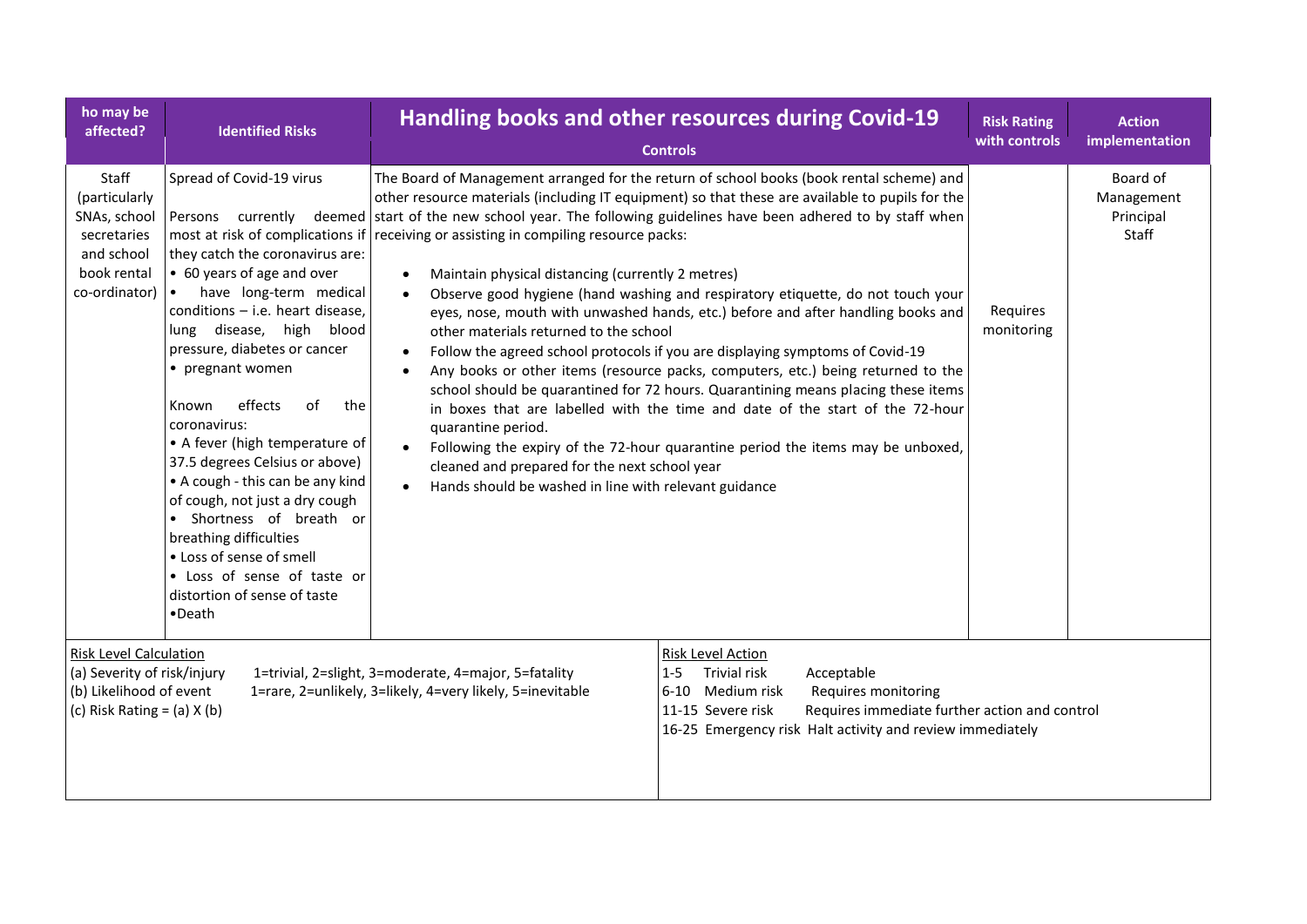| Who may be<br>affected?                                                                                                    | <b>Identified Risks</b>                                                                                                                                                                                                                                                                                                                                                                                                                                                                                                                                                                                                                                          | Using hand tools or equipment<br><b>Controls</b>                                                                                                                                                                                                                                                                                                                                                                                                                                                                                                                                                                                                        | <b>Risk Rating</b><br>with controls | <b>Action</b><br>implementation              |
|----------------------------------------------------------------------------------------------------------------------------|------------------------------------------------------------------------------------------------------------------------------------------------------------------------------------------------------------------------------------------------------------------------------------------------------------------------------------------------------------------------------------------------------------------------------------------------------------------------------------------------------------------------------------------------------------------------------------------------------------------------------------------------------------------|---------------------------------------------------------------------------------------------------------------------------------------------------------------------------------------------------------------------------------------------------------------------------------------------------------------------------------------------------------------------------------------------------------------------------------------------------------------------------------------------------------------------------------------------------------------------------------------------------------------------------------------------------------|-------------------------------------|----------------------------------------------|
| All staff                                                                                                                  | Spread of Covid-19 virus<br>Persons currently deemed<br>most at risk of complications if<br>they catch the coronavirus are:<br>• 60 years of age and over<br>have long-term medical<br>conditions - i.e. heart disease,<br>lung disease, high<br>blood<br>pressure, diabetes or cancer<br>• pregnant women<br>effects<br>of<br>Known<br>the<br>coronavirus:<br>• A fever (high temperature of<br>37.5 degrees Celsius or above)<br>• A cough - this can be any kind<br>of cough, not just a dry cough<br>• Shortness of breath or<br>breathing difficulties<br>• Loss of sense of smell<br>• Loss of sense of taste or<br>distortion of sense of taste<br>•Death | Staff must wear the appropriate PPE for the nature of the work that they are undertaking<br>✓<br>All tools and equipment must be properly sanitised to prevent cross contamination<br>✓<br>Arrangements should be put in place for one individual to use the same tool, equipment<br>✓<br>as far as is reasonably practicable<br>Cleaning materials will be available so that all tools can be wiped down with disinfectant<br>$\checkmark$<br>between each use<br>$\checkmark$ All mobile machinery must be thoroughly cleaned and santisied prior to use<br>√ All unnecessary touchpoints ie doors to cloakrooms and photocopier have been<br>removed | Requires<br>monitoring              | Board of<br>Management<br>Principal<br>Staff |
| <b>Risk Level Calculation</b><br>(a) Severity of risk/injury<br>(b) Likelihood of event<br>(c) Risk Rating = $(a)$ X $(b)$ |                                                                                                                                                                                                                                                                                                                                                                                                                                                                                                                                                                                                                                                                  | Risk Level Action<br><b>Trivial risk</b><br>Acceptable<br>1=trivial, 2=slight, 3=moderate, 4=major, 5=fatality<br>$1 - 5$<br>1=rare, 2=unlikely, 3=likely, 4=very likely, 5=inevitable<br>$6 - 10$<br>Medium risk<br>Requires monitoring<br>11-15 Severe risk<br>Requires immediate further action and control<br>16-25 Emergency risk Halt activity and review immediately                                                                                                                                                                                                                                                                             |                                     |                                              |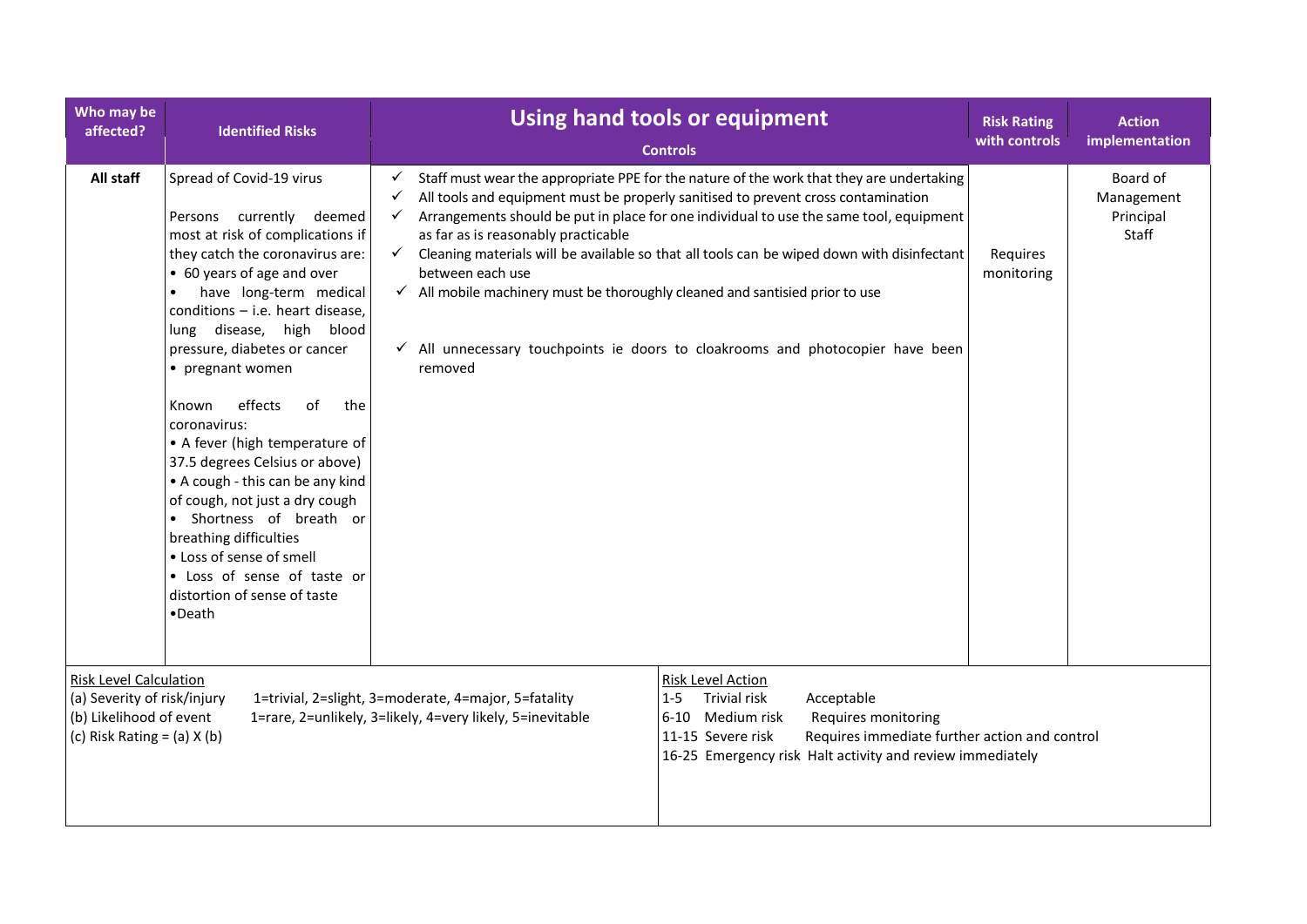| Who may be<br>affected?                                                                                                                                                                                                                         | <b>Identified Risks</b>                                                                                                                                                                                                                                                                                                                                                                                                                                                                                                                                                                                                                                            |                                                                                                                                                                                                                                                                                                                                                                                                                                                                                                                                                                                                                                                                                    | Dealing with a suspected case of Covid-19<br><b>Controls</b>                                                                                                                                                                                                                                                                                                                                                                                                                                                                                                                                                                                                                                                                                                                                                                                                                                                                                                                                                                                                                                                                                                                                                                                                                                                 | <b>Risk Rating</b><br>with controls | <b>Action</b><br>implementation              |
|-------------------------------------------------------------------------------------------------------------------------------------------------------------------------------------------------------------------------------------------------|--------------------------------------------------------------------------------------------------------------------------------------------------------------------------------------------------------------------------------------------------------------------------------------------------------------------------------------------------------------------------------------------------------------------------------------------------------------------------------------------------------------------------------------------------------------------------------------------------------------------------------------------------------------------|------------------------------------------------------------------------------------------------------------------------------------------------------------------------------------------------------------------------------------------------------------------------------------------------------------------------------------------------------------------------------------------------------------------------------------------------------------------------------------------------------------------------------------------------------------------------------------------------------------------------------------------------------------------------------------|--------------------------------------------------------------------------------------------------------------------------------------------------------------------------------------------------------------------------------------------------------------------------------------------------------------------------------------------------------------------------------------------------------------------------------------------------------------------------------------------------------------------------------------------------------------------------------------------------------------------------------------------------------------------------------------------------------------------------------------------------------------------------------------------------------------------------------------------------------------------------------------------------------------------------------------------------------------------------------------------------------------------------------------------------------------------------------------------------------------------------------------------------------------------------------------------------------------------------------------------------------------------------------------------------------------|-------------------------------------|----------------------------------------------|
| Staff<br>Pupils<br><b>Visitors</b><br>Contractors                                                                                                                                                                                               | Spread of Covid-19 virus<br>Persons currently deemed<br>most at risk of complications if<br>they catch the coronavirus are:<br>• 60 years of age and over<br>have long-term medical<br>conditions $-$ i.e. heart disease,<br>lung disease, high<br>blood<br>pressure, diabetes or cancer<br>• pregnant women<br>effects<br>of<br>Known<br>the<br>coronavirus:<br>• A fever (high temperature of<br>37.5 degrees Celsius or above)<br>• A cough - this can be any kind<br>of cough, not just a dry cough<br>• Shortness of breath or<br>breathing difficulties<br>• Loss of sense of smell<br>• Loss of sense of taste or<br>distortion of sense of taste<br>•Death | The Board of Management has:<br>$\checkmark$<br>building and the second isolation area is in the spare pre-fab in the junior yard.<br>If a child displays symptoms of Covid-19 the following procedure is to be implemented:<br>$\checkmark$<br>provide the child with a mask.<br>$\checkmark$<br>door or an SNA. The class can be supervised from the door.<br>$\checkmark$<br>keeping a distance of 2 metres.<br>Teacher will ring office to arrange for the child to be collected.<br>$\checkmark$<br>$\checkmark$<br>avoid close contact.<br>$\checkmark$<br>met by the parent.<br>$\checkmark$<br>by phone of their symptoms. Public transport of any kind should not be used | Has arranged for a designated isolation area to be made available within the school<br>building. The designated area and the route to the designated area is easily accessible<br>and as far as is reasonable and practicable, is accessible by people with disabilities. The<br>possibility of having more than one person displaying signs of Covid-19 has been<br>considered so a second isolation area will be available for dealing with additional cases.<br>The designated areas have the ability to isolate the person behind a closed door and<br>away from other workers. The designated isolation area is located in Room 7 in the main<br>Class teacher will discretely ask the child to step outside the door and teacher will<br>Class teacher will arrange supervision for the class. This will be done by the teacher next<br>The class teacher will wear a mask and accompany the child to the isolation room while<br>Teacher will stay with the child until parent arrives. Teacher may stand at the door to<br>When the parent arrives the teacher will accompany the child to the school gate to be<br>If the person is well enough to go home, arrange for them to be transported home by a<br>family member, as soon as possible and advise them to inform their general practitioner | Requires<br>monitoring              | Board of<br>Management<br>Principal<br>Staff |
| <b>Risk Level Calculation</b><br>(a) Severity of risk/injury<br>1=trivial, 2=slight, 3=moderate, 4=major, 5=fatality<br>(b) Likelihood of event<br>1=rare, 2=unlikely, 3=likely, 4=very likely, 5=inevitable<br>(c) Risk Rating = $(a)$ X $(b)$ |                                                                                                                                                                                                                                                                                                                                                                                                                                                                                                                                                                                                                                                                    | <b>Risk Level Action</b><br>Trivial risk<br>$1 - 5$<br>Acceptable<br>6-10 Medium risk<br>Requires monitoring<br>11-15 Severe risk<br>Requires immediate further action and control<br>16-25 Emergency risk Halt activity and review immediately                                                                                                                                                                                                                                                                                                                                                                                                                                    |                                                                                                                                                                                                                                                                                                                                                                                                                                                                                                                                                                                                                                                                                                                                                                                                                                                                                                                                                                                                                                                                                                                                                                                                                                                                                                              |                                     |                                              |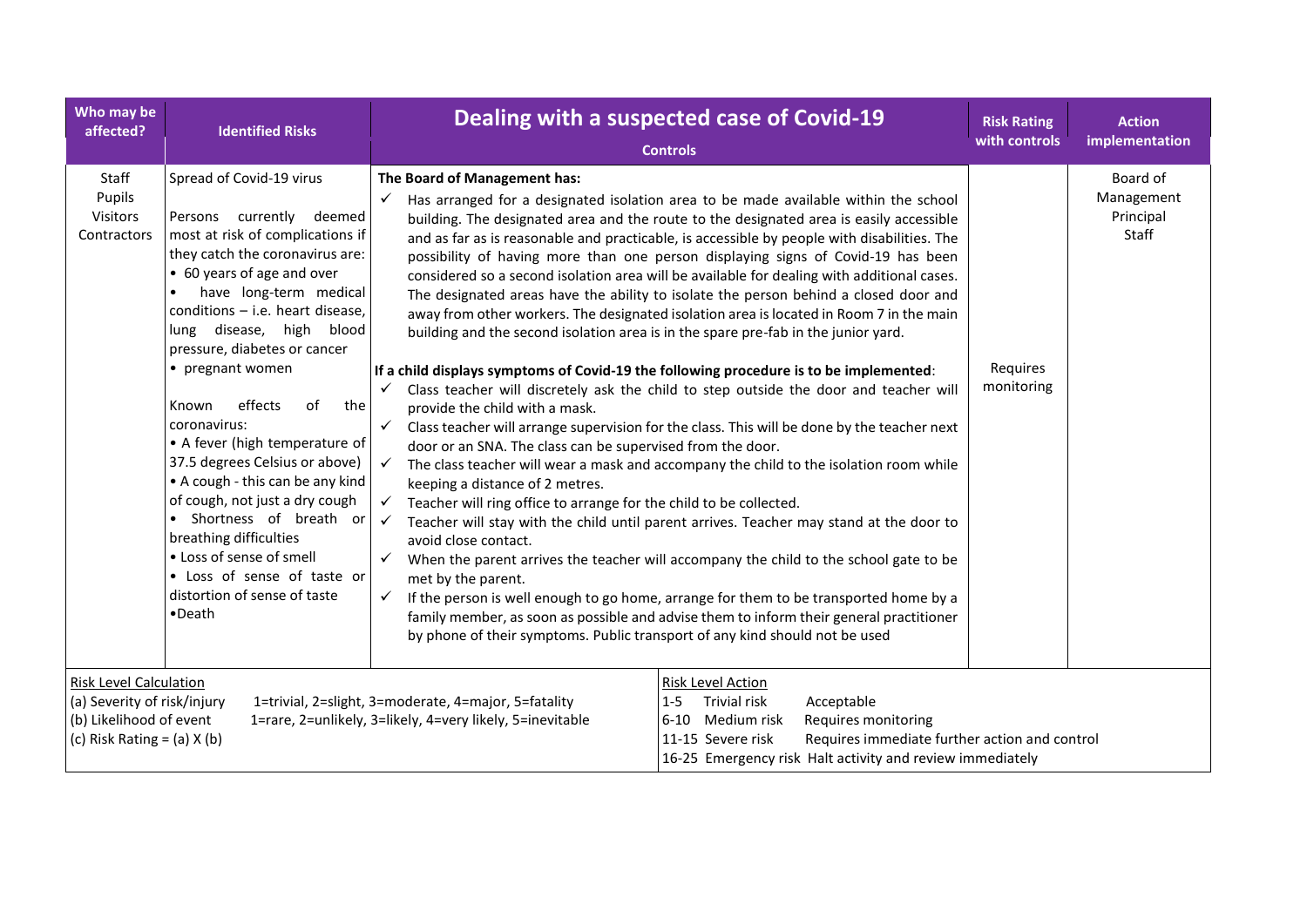| Who may<br>be<br>affected?                                                                                          | <b>Identified Risks</b>                                                                                                                                                                                                                                                                                                                                                                                                                                                                                                                                                                                                                                                  | Dealing with a suspected case of Covid-19 (continued)<br><b>Controls</b>                                                                                                                                                                                                                                       |                                                                                                                                                                                                                                                                                                                                                                                                                                           | <b>Risk Rating</b><br>with controls | <b>Action</b><br>implementation              |
|---------------------------------------------------------------------------------------------------------------------|--------------------------------------------------------------------------------------------------------------------------------------------------------------------------------------------------------------------------------------------------------------------------------------------------------------------------------------------------------------------------------------------------------------------------------------------------------------------------------------------------------------------------------------------------------------------------------------------------------------------------------------------------------------------------|----------------------------------------------------------------------------------------------------------------------------------------------------------------------------------------------------------------------------------------------------------------------------------------------------------------|-------------------------------------------------------------------------------------------------------------------------------------------------------------------------------------------------------------------------------------------------------------------------------------------------------------------------------------------------------------------------------------------------------------------------------------------|-------------------------------------|----------------------------------------------|
| Staff<br>Pupils<br>Visitors<br>Contractors                                                                          | Spread of Covid-19 virus<br>Persons currently deemed<br>most at risk of complications if<br>they catch the coronavirus are:<br>• 60 years of age and over<br>have long-term medical<br>conditions $-$ i.e. heart disease,<br>lung disease, high blood<br>pressure, diabetes or cancer<br>• pregnant women<br>effects<br>οf<br>Known<br>the<br>coronavirus:<br>• A fever (high temperature of<br>37.5 degrees Celsius or above)<br>• A cough - this can be any kind<br>of cough, not just a dry cough<br>• Shortness of breath or<br>breathing difficulties<br>• Loss of sense of smell<br>• Loss of sense of taste or<br>distortion of sense of taste<br>$\bullet$ Death | $\checkmark$<br>them that the sick person is a Covid-19 suspect.<br>$\checkmark$<br>log of actions. This will form part of determining follow-up actions.<br>$\checkmark$<br>is required.<br>Supervision of class will be arranged by Principal.<br>$\checkmark$<br>$\checkmark$<br>collection by next of kin. | If they are too unwell to go home or advice is required, contact 999 or 112 and inform<br>The teacher will carry out an assessment of the incident by completing the Covid-19<br>Contract cleaners are informed that a deep clean of the isolation room and classroom<br>If a member of staff displays symptoms of Covid 19 the Principal must be informed.<br>The staff member will go home immediately or arrangements will be made for | Requires<br>monitoring              | Board of<br>Management<br>Principal<br>Staff |
| Risk Level Calculation<br>(a) Severity of risk/injury<br>(b) Likelihood of event<br>(c) Risk Rating = $(a)$ X $(b)$ |                                                                                                                                                                                                                                                                                                                                                                                                                                                                                                                                                                                                                                                                          | 1=trivial, 2=slight, 3=moderate, 4=major, 5=fatality<br>1=rare, 2=unlikely, 3=likely, 4=very likely, 5=inevitable                                                                                                                                                                                              | <b>Risk Level Action</b><br>$1 - 5$<br>Trivial risk<br>Acceptable<br>6-10 Medium risk<br>Requires monitoring<br>Requires immediate further action and control<br>11-15 Severe risk<br>16-25 Emergency risk Halt activity and review immediately                                                                                                                                                                                           |                                     |                                              |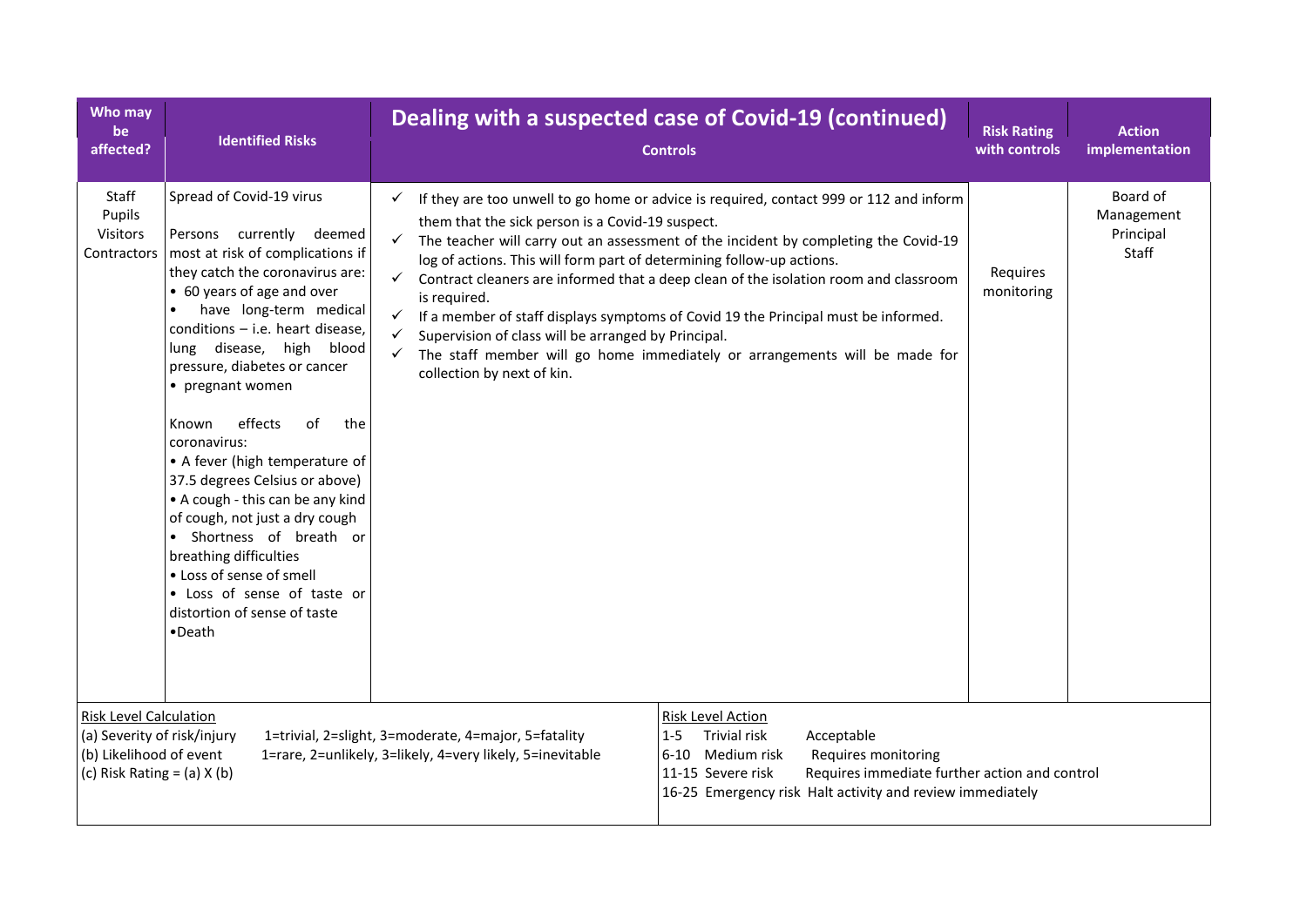| Who may<br>be<br>affected?                                                                                                                                                                                     | <b>Identified Risks</b>                                                                                                                                                                                                                                                                                                                                                                                                                                                                                                                                                                                                                                         |                                                                                                                                                                                                                                                                                                                                                                                                                                                                                                                                                       | <b>Covid-19 cleaning</b><br><b>Controls</b>                                                                                                                                                                                                                                                                                                                                                                                                                                                                                                                                                                                                                                                                                                                                                                                                                                                                                                                                                                                                                                                              | <b>Risk Rating</b><br>with controls | <b>Action</b><br>implementation                       |  |
|----------------------------------------------------------------------------------------------------------------------------------------------------------------------------------------------------------------|-----------------------------------------------------------------------------------------------------------------------------------------------------------------------------------------------------------------------------------------------------------------------------------------------------------------------------------------------------------------------------------------------------------------------------------------------------------------------------------------------------------------------------------------------------------------------------------------------------------------------------------------------------------------|-------------------------------------------------------------------------------------------------------------------------------------------------------------------------------------------------------------------------------------------------------------------------------------------------------------------------------------------------------------------------------------------------------------------------------------------------------------------------------------------------------------------------------------------------------|----------------------------------------------------------------------------------------------------------------------------------------------------------------------------------------------------------------------------------------------------------------------------------------------------------------------------------------------------------------------------------------------------------------------------------------------------------------------------------------------------------------------------------------------------------------------------------------------------------------------------------------------------------------------------------------------------------------------------------------------------------------------------------------------------------------------------------------------------------------------------------------------------------------------------------------------------------------------------------------------------------------------------------------------------------------------------------------------------------|-------------------------------------|-------------------------------------------------------|--|
|                                                                                                                                                                                                                |                                                                                                                                                                                                                                                                                                                                                                                                                                                                                                                                                                                                                                                                 |                                                                                                                                                                                                                                                                                                                                                                                                                                                                                                                                                       |                                                                                                                                                                                                                                                                                                                                                                                                                                                                                                                                                                                                                                                                                                                                                                                                                                                                                                                                                                                                                                                                                                          |                                     |                                                       |  |
| Staff<br>Pupils<br>Visitors                                                                                                                                                                                    | Spread of Covid-19 virus<br>Persons currently deemed<br>most at risk of complications if<br>they catch the coronavirus are:<br>• 60 years of age and over<br>have long-term medical<br>conditions $-$ i.e. heart disease,<br>lung disease, high blood<br>pressure, diabetes or cancer<br>• pregnant women<br>effects<br>of<br>the<br>Known<br>coronavirus:<br>• A fever (high temperature of<br>37.5 degrees Celsius or above)<br>• A cough - this can be any kind<br>of cough, not just a dry cough<br>• Shortness of breath or<br>breathing difficulties<br>• Loss of sense of smell<br>• Loss of sense of taste or<br>distortion of sense of taste<br>•Death | All cleaning will be undertaken in line with DES and public health guidance.<br>Cleaning an area with normal household disinfectant after a<br>$\checkmark$<br>infection on to other people<br>$\checkmark$<br>rubbish after cleaning is finished.<br>$\checkmark$<br>Using a disposable cloth, first clean hard surfaces with warm soapy water. Then<br>handles<br>$\checkmark$<br>nose, as well as wearing gloves and apron<br>$\checkmark$<br>aprons and other protection used while cleaning<br>$\checkmark$<br>cleaned as normal<br>$\checkmark$ | suspected coronavirus<br>(Covid-19) case will take place. This will reduce the risk of passing the<br>For cleaning purposes, face mask, disposable or washing up glovewill be worn. These<br>will be double-bagged, then stored securely for 72 hours and then put with the regular<br>disinfect these surfaces with the cleaning products you normally use. Pay particular<br>attention to frequently touched areas and surfaces, such as toilets, handrails and door<br>If an area has been heavily contaminated, such as with visible bodily fluids, from a<br>person with coronavirus (Covid-19) consider using protection for the eyes, mouth and<br>Wash hands regularly with soap and water for 20 seconds and after removing gloves,<br>Public areas where a symptomatic individual has passed through and spent minimal<br>time, such as corridors, but which are not visibly contaminated with body fluids can be<br>All surfaces that the symptomatic person has come into contact with must be cleaned<br>and disinfected, including objects which are visibly contaminated with body fluids | Serious<br>Requires<br>monitoring   | Board of<br>Management<br>Principal<br>Cleaning staff |  |
| <b>Risk Level Calculation</b>                                                                                                                                                                                  |                                                                                                                                                                                                                                                                                                                                                                                                                                                                                                                                                                                                                                                                 | <b>Risk Level Action</b>                                                                                                                                                                                                                                                                                                                                                                                                                                                                                                                              |                                                                                                                                                                                                                                                                                                                                                                                                                                                                                                                                                                                                                                                                                                                                                                                                                                                                                                                                                                                                                                                                                                          |                                     |                                                       |  |
| (a) Severity of risk/injury<br>1=trivial, 2=slight, 3=moderate, 4=major, 5=fatality<br>1=rare, 2=unlikely, 3=likely, 4=very likely, 5=inevitable<br>(b) Likelihood of event<br>(c) Risk Rating = $(a)$ X $(b)$ |                                                                                                                                                                                                                                                                                                                                                                                                                                                                                                                                                                                                                                                                 | Trivial risk<br>Acceptable<br>$1 - 5$<br>Requires monitoring<br>6-10 Medium risk<br>Requires immediate further action and control<br>11-15 Severe risk<br>16-25 Emergency risk Halt activity and review immediately                                                                                                                                                                                                                                                                                                                                   |                                                                                                                                                                                                                                                                                                                                                                                                                                                                                                                                                                                                                                                                                                                                                                                                                                                                                                                                                                                                                                                                                                          |                                     |                                                       |  |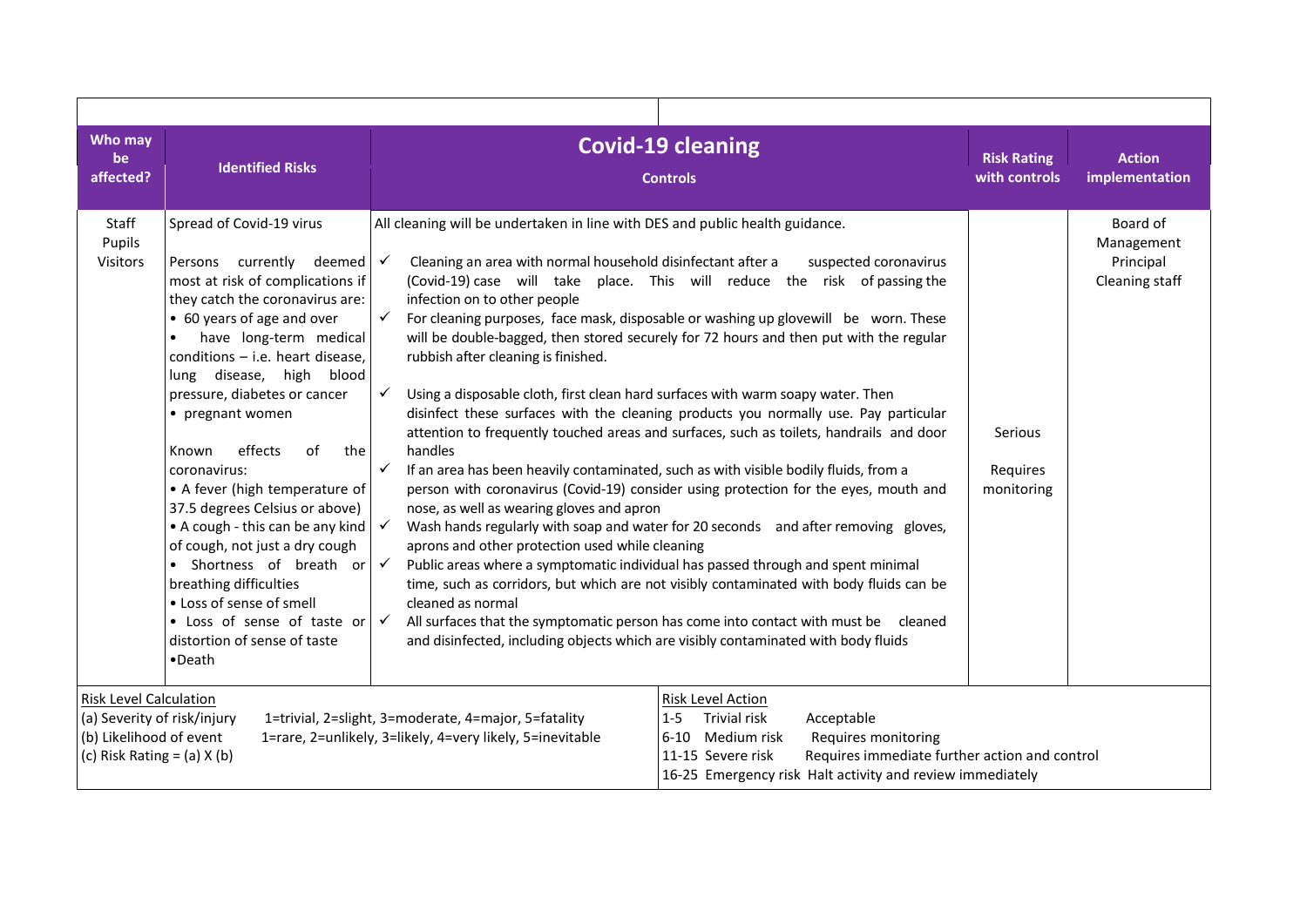| Who may be<br>affected?                                                                                                    |                                                                                                                                                                                                                                                                                                                                                                                                                                                                                                                                                   |                                                                                                                                                                                                                                                                                                                                                                                                                                                                                         | Cleaning a space with a suspected/confirmed case of Covid-19<br><b>Controls</b>                                                                                                                                                                                                                                                                                                                                                                                                                                                                                                                                                                                                                                          | <b>Risk</b><br><b>Rating</b><br>with<br>controls | <b>Action</b><br>implementation                           |
|----------------------------------------------------------------------------------------------------------------------------|---------------------------------------------------------------------------------------------------------------------------------------------------------------------------------------------------------------------------------------------------------------------------------------------------------------------------------------------------------------------------------------------------------------------------------------------------------------------------------------------------------------------------------------------------|-----------------------------------------------------------------------------------------------------------------------------------------------------------------------------------------------------------------------------------------------------------------------------------------------------------------------------------------------------------------------------------------------------------------------------------------------------------------------------------------|--------------------------------------------------------------------------------------------------------------------------------------------------------------------------------------------------------------------------------------------------------------------------------------------------------------------------------------------------------------------------------------------------------------------------------------------------------------------------------------------------------------------------------------------------------------------------------------------------------------------------------------------------------------------------------------------------------------------------|--------------------------------------------------|-----------------------------------------------------------|
| Staff<br>Pupils<br>Visitors                                                                                                | Spread of Covid-19 virus<br>• 60 years of age and over<br>$\bullet$<br>$conditions - i.e.$ heart disease,<br>lung disease, high blood <b>Additionally:</b><br>pressure, diabetes or cancer<br>• pregnant women<br>effects<br>of<br>Known<br>coronavirus:<br>37.5 degrees Celsius or above)<br>• A cough - this can be any kind<br>of cough, not just a dry cough<br>• Shortness of breath or should be disposed of<br>breathing difficulties<br>• Loss of sense of smell<br>• Loss of sense of taste or<br>distortion of sense of taste<br>•Death | All cleaning will be undertaken in line with DES and public health guidance.<br>they catch the coronavirus are: with the manufacturer's instructions for dilution, aplication and contact times<br>have long-term medical Disinfectants used should be effective against viruses.<br>Avoid creating splashes and spray when cleaning.<br>the below.<br>example) steam cleaning should be used<br>contamination will have decreased substantially, and cleaning can take place as normal | Persons currently deemed Use disposable cloths or paper roll and disposable mob heads to clean all hard surfaces, floors, chai<br>most at risk of complications if door handles and sanitary fittings, using an approved and recognised detergent and disinfectant in li<br>Any cloths and mop heads used must be disposed of and should be put into waste bags as outline<br>• A fever (high temperature of When items cannot be cleaned using detergents or laundered (upholstered furniture of mattresses f<br>Any items that have been heavily contaminated with bodyfluids and that cannot be cleaned by washi<br>If possible, keep an area closed off and secure for 72 hours. After this time the amount of virus | Serious<br>Require<br>monitor<br>ing             | <b>Board of Management</b><br>Principal<br>Cleaning staff |
| <b>Risk Level Calculation</b><br>(a) Severity of risk/injury<br>(b) Likelihood of event<br>(c) Risk Rating = $(a)$ X $(b)$ |                                                                                                                                                                                                                                                                                                                                                                                                                                                                                                                                                   | 1=trivial, 2=slight, 3=moderate, 4=major, 5=fatality<br>1=rare, 2=unlikely, 3=likely, 4=very likely, 5=inevitable                                                                                                                                                                                                                                                                                                                                                                       | <b>Risk Level Action</b><br>Trivial risk<br>Acceptable<br>$1 - 5$<br>6-10 Medium risk<br>Requires monitoring<br>Requires immediate further action and control<br>11-15 Severe risk<br>16-25 Emergency risk Halt activity and review immediately                                                                                                                                                                                                                                                                                                                                                                                                                                                                          |                                                  |                                                           |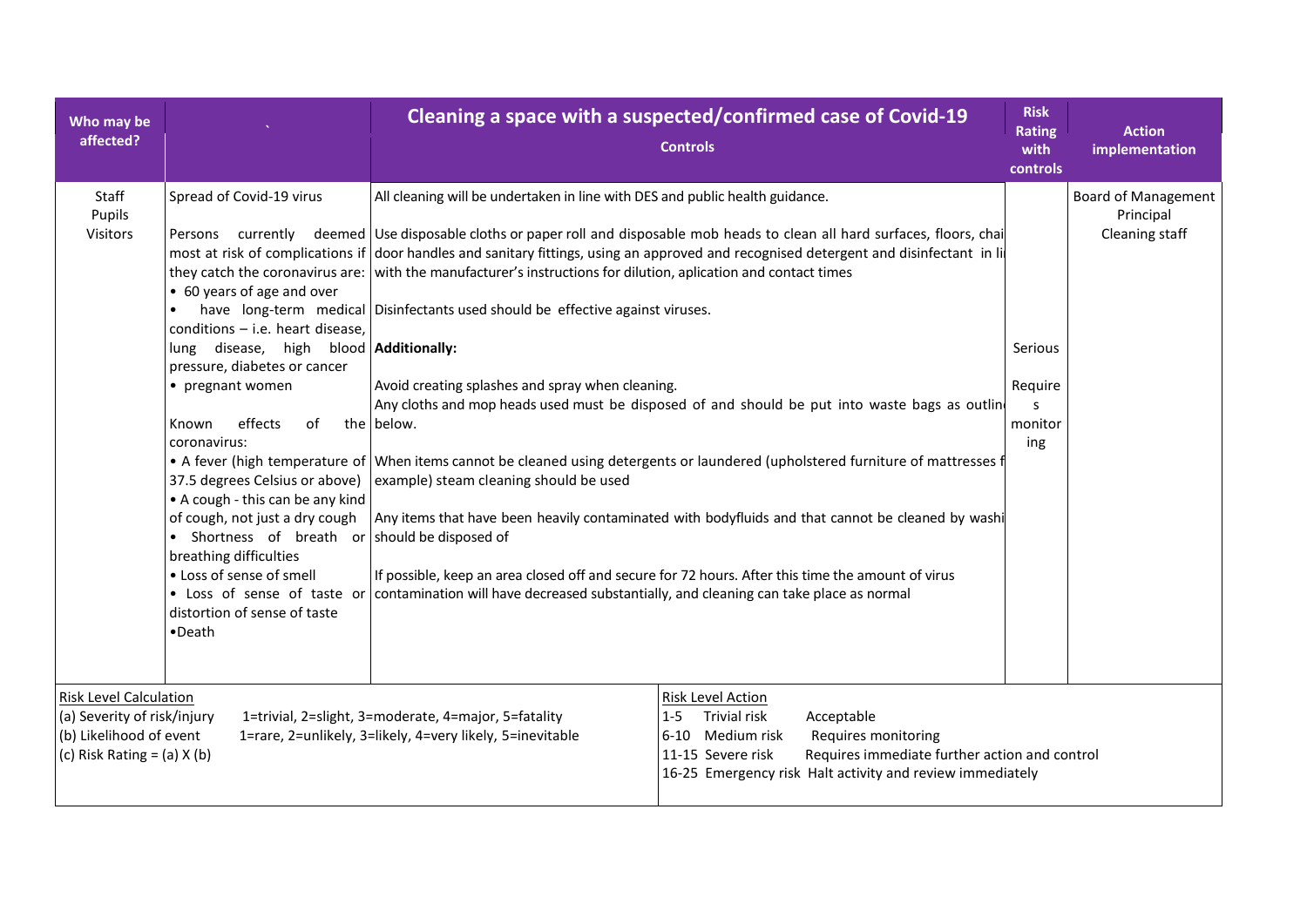| Who may be<br>affected?                                                                                                    | <b>Identified Risks</b>                                                                                                                                                                                                                                                                                                                                                                                                                                                                                                                                                                                                                                                      |                                                                                                                                                                                                                                                                                                                                                                                                | Cleaning a space with a suspected/confirmed case of<br><b>Covid-19 (continued)</b><br><b>Controls</b>                                                                                                                                                                                                                                                                                                                                                                                                                                                                                                                                                                                                                                                                                                                                                                                   | <b>Risk Rating</b><br>with controls      | <b>Action</b><br>implementation                           |
|----------------------------------------------------------------------------------------------------------------------------|------------------------------------------------------------------------------------------------------------------------------------------------------------------------------------------------------------------------------------------------------------------------------------------------------------------------------------------------------------------------------------------------------------------------------------------------------------------------------------------------------------------------------------------------------------------------------------------------------------------------------------------------------------------------------|------------------------------------------------------------------------------------------------------------------------------------------------------------------------------------------------------------------------------------------------------------------------------------------------------------------------------------------------------------------------------------------------|-----------------------------------------------------------------------------------------------------------------------------------------------------------------------------------------------------------------------------------------------------------------------------------------------------------------------------------------------------------------------------------------------------------------------------------------------------------------------------------------------------------------------------------------------------------------------------------------------------------------------------------------------------------------------------------------------------------------------------------------------------------------------------------------------------------------------------------------------------------------------------------------|------------------------------------------|-----------------------------------------------------------|
| Staff<br>Pupils<br>Visitors                                                                                                | Spread of Covid-19 virus<br>Persons currently deemed<br>most at risk of complications if<br>they catch the coronavirus are:<br>• 60 years of age and over<br>have long-term medical<br>$\bullet$<br>$conditions - i.e.$ heart disease,<br>lung disease, high blood<br>pressure, diabetes or cancer<br>• pregnant women<br>effects<br>of<br>the<br>Known<br>coronavirus:<br>• A fever (high temperature of<br>37.5 degrees Celsius or above)<br>• A cough - this can be any kind<br>of cough, not just a dry cough<br>• Shortness of breath or<br>breathing difficulties<br>• Loss of sense of smell<br>• Loss of sense of taste or<br>distortion of sense of taste<br>•Death | Laundry<br>$\checkmark$<br>$\checkmark$<br>in line with the cleaning guidance outlined above<br><b>Waste Management</b><br>Waste should be put in a plastic rubbish bag and tied when full<br>The plastic bag should then be placed in a second bin bag and tied<br>✓<br>individual's test results are known<br>$\checkmark$<br>has been stored for at least 72 hours<br>$\checkmark$<br>waste | Wash items in accordance with the manufacturer's instructions. Use the warmest<br>water setting and dry items completely. Dirty laundry that has been in contact with<br>an unwell person can be washed with other people's items. Do not shake dirty<br>laundry as this minimises the possibility of dispersing the virus through the air<br>Clean and disinfect anything used for transporting laundry with your usual products,<br>It should be put in a suitable and secure place and marked for storage until the<br>All waste should be stored safely and kept away from children. You should not put<br>waste in communal waste areas until negative test results are known or the waste<br>If the individual tests negative, the waste can be put in with the normal waste. If the<br>individual tests positive, then store it for at least 72 hours and put in with the normal | <b>Serious</b><br>Requires<br>monitoring | <b>Board of Management</b><br>Principal<br>Cleaning staff |
| <b>Risk Level Calculation</b><br>(a) Severity of risk/injury<br>(b) Likelihood of event<br>(c) Risk Rating = $(a)$ X $(b)$ |                                                                                                                                                                                                                                                                                                                                                                                                                                                                                                                                                                                                                                                                              | 1=trivial, 2=slight, 3=moderate, 4=major, 5=fatality<br>1=rare, 2=unlikely, 3=likely, 4=very likely, 5=inevitable                                                                                                                                                                                                                                                                              | <b>Risk Level Action</b><br>Trivial risk<br>Acceptable<br>$1 - 5$<br>Medium risk<br>Requires monitoring<br>6-10<br>11-15 Severe risk<br>Requires immediate further action and control<br>16-25 Emergency risk Halt activity and review immediately                                                                                                                                                                                                                                                                                                                                                                                                                                                                                                                                                                                                                                      |                                          |                                                           |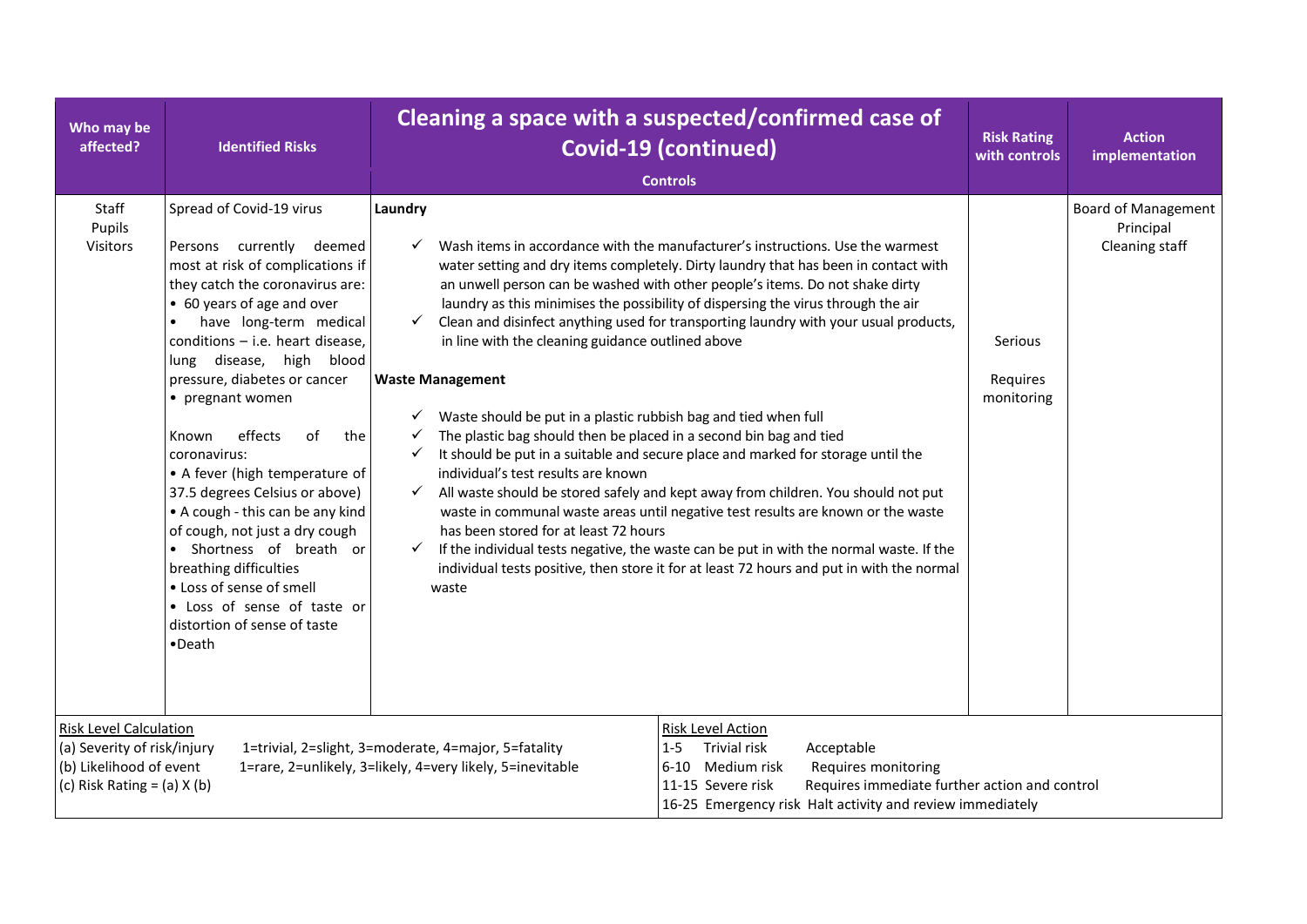| Who may be<br>affected?                                                                                                                                                                                                                         | <b>Identified Risks</b>                                                                                                                                                                                                                                                                                                                                                                                                                                                                                                                                                                             | <b>Travel to and from work</b><br><b>Controls</b>                                                                                                                                                                                                                                                                                                 | <b>Risk Rating</b><br>with controls | <b>Action</b><br>implementation |
|-------------------------------------------------------------------------------------------------------------------------------------------------------------------------------------------------------------------------------------------------|-----------------------------------------------------------------------------------------------------------------------------------------------------------------------------------------------------------------------------------------------------------------------------------------------------------------------------------------------------------------------------------------------------------------------------------------------------------------------------------------------------------------------------------------------------------------------------------------------------|---------------------------------------------------------------------------------------------------------------------------------------------------------------------------------------------------------------------------------------------------------------------------------------------------------------------------------------------------|-------------------------------------|---------------------------------|
| Staff                                                                                                                                                                                                                                           | Spread of Covid-19 virus<br>Persons currently deemed<br>• 60 years of age and over<br>have long-term medical<br>$\bullet$<br>conditions - i.e. heart disease,<br>lung disease, high blood<br>pressure, diabetes or cancer<br>• pregnant women<br>effects<br>of<br>the<br>Known<br>coronavirus:<br>• A fever (high temperature of<br>37.5 degrees Celsius or above)<br>• A cough - this can be any kind<br>of cough, not just a dry cough<br>· Shortness of breath or<br>breathing difficulties<br>• Loss of sense of smell<br>• Loss of sense of taste or<br>distortion of sense of taste<br>•Death | Where a staff member exhibits any signs of Covid-19 or has been exposed to a confirmed case<br>they should not travel to work.<br>most at risk of complications if Wherever possible, staff should travel to work alone using their own means of transport – staff<br>they catch the coronavirus are: should not share transport to or from work. | Requires<br>monitoring              | All staff                       |
| <b>Risk Level Calculation</b><br>(a) Severity of risk/injury<br>1=trivial, 2=slight, 3=moderate, 4=major, 5=fatality<br>(b) Likelihood of event<br>1=rare, 2=unlikely, 3=likely, 4=very likely, 5=inevitable<br>(c) Risk Rating = $(a)$ X $(b)$ |                                                                                                                                                                                                                                                                                                                                                                                                                                                                                                                                                                                                     | Risk Level Action<br><b>Trivial risk</b><br>Acceptable<br>$1 - 5$<br>6-10 Medium risk<br>Requires monitoring<br>11-15 Severe risk<br>Requires immediate further action and control<br>16-25 Emergency risk Halt activity and review immediately                                                                                                   |                                     |                                 |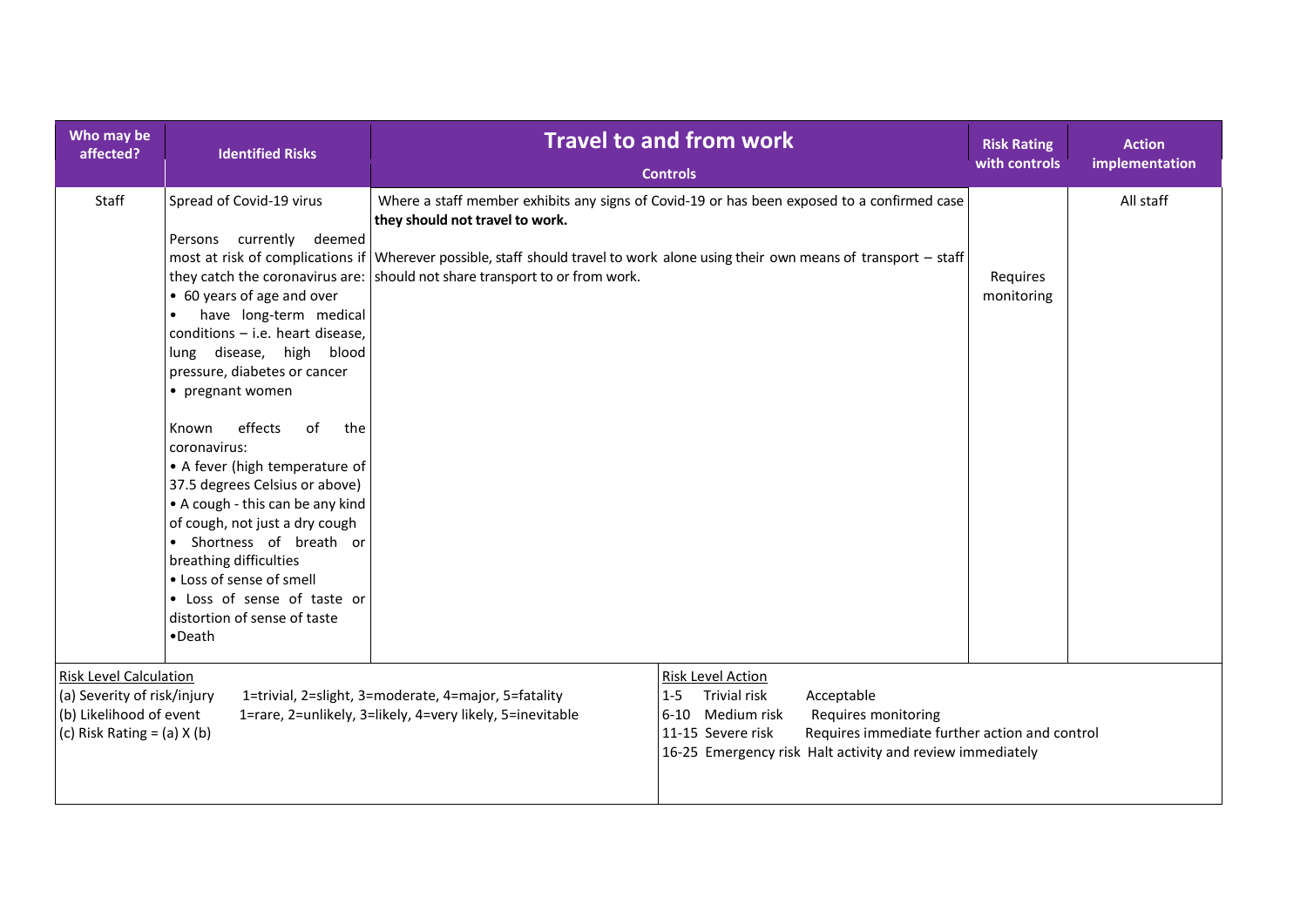| Who may be<br>affected?                                                | <b>Identified Risks</b>                                                                                                                                                                                                                                                                                                                                                                                                                                  | Dropping off and picking up of pupils<br><b>Controls</b>                                                                                                                                                                                                                                                                                                                                                                                                                                                                                                                                                                                                                                                                                                                                                                                                                                                                                                                                                                                                                                                                                                                                                                                                                                                                                                                                                                                                                                                                                                                                                                                                                                                                                                                                                                                                                                                                                                                                                                                                                                                                                                                                                                                                                                                                                                                                                                                                                                                                    | <b>Risk Rating</b><br>with controls | <b>Action</b><br>implementation                                          |
|------------------------------------------------------------------------|----------------------------------------------------------------------------------------------------------------------------------------------------------------------------------------------------------------------------------------------------------------------------------------------------------------------------------------------------------------------------------------------------------------------------------------------------------|-----------------------------------------------------------------------------------------------------------------------------------------------------------------------------------------------------------------------------------------------------------------------------------------------------------------------------------------------------------------------------------------------------------------------------------------------------------------------------------------------------------------------------------------------------------------------------------------------------------------------------------------------------------------------------------------------------------------------------------------------------------------------------------------------------------------------------------------------------------------------------------------------------------------------------------------------------------------------------------------------------------------------------------------------------------------------------------------------------------------------------------------------------------------------------------------------------------------------------------------------------------------------------------------------------------------------------------------------------------------------------------------------------------------------------------------------------------------------------------------------------------------------------------------------------------------------------------------------------------------------------------------------------------------------------------------------------------------------------------------------------------------------------------------------------------------------------------------------------------------------------------------------------------------------------------------------------------------------------------------------------------------------------------------------------------------------------------------------------------------------------------------------------------------------------------------------------------------------------------------------------------------------------------------------------------------------------------------------------------------------------------------------------------------------------------------------------------------------------------------------------------------------------|-------------------------------------|--------------------------------------------------------------------------|
| Staff<br>Pupils<br>ns<br>Bus and taxi<br>drivers<br>Wider<br>Community | Spread of Covid-19 virus<br>most at risk of complications if<br>they catch the coronavirus are:<br>• 60 years of age and over<br>lung disease, high blood washing and sanitizing.<br>pressure, diabetes or cancer<br>• pregnant women<br>effects<br>of<br>Known<br>coronavirus:<br>• A cough - this can be any kind $\vert$ Éireann, Wise Owl transport)<br>breathing difficulties<br>• Loss of sense of smell<br>distortion of sense of taste<br>•Death | Arrangements for dropping off and picking up pupils from the school facility is organised to<br>maintain, as far as is reasonably practicable, a safe social distance between<br>Parents/guardia Persons currently deemed drivers/parents/guardians, pupils and all school staff.<br>Arrival at school<br>Parents are asked to wait in their cars with their child/children until the gate is opened by staff<br>at 8.30am. There are 5 members of staff on duty at this time. Pupils are not allowed to<br>have long-term medical congregate at the gate prior to 8.30am. They must wait with their parents until the gate is Medium Risk<br>conditions – i.e. heart disease, opened by staff. Pupils go directly to their classroom where their teacher will supervise hand<br>Dismissal Dismissal times for pupils are staggered to allow for 1 metre social distancing. This<br>will be carefully supervised by staff members.<br>the Parents/guardians are asked to wait in the car outside of the school<br>• A fever (high temperature of The going home procedure is as follows:<br>37.5 degrees Celsius or above) 2.15pm The bus pupils will leave their classrooms to go on the bus (Ryall's bus, larnród<br>of cough, not just a dry cough 2.20pm Pupils with surnames A-F inclusive will leave their classrooms and walk to the gate.<br>• Shortness of breath or 2.25pm Pupils with surnames G-M inclusive will leave their classrooms and walk to the gate.<br>2.30pm Pupils with surnames N-Z inclusive will leave their classrooms and walk to the gate.<br>• Loss of sense of taste or In the afternoon three members of staff will be at the gate to oversee the dispersal of pupils.<br>There will be spots on the ground for pupils to stand on until they see their car/parent.<br>If pupils are not collected for any reason they will stand on a marking on the ground (away<br>from the gate) until they are collected. In communicating with parents it will be made very<br>clear that prompt collection is very important this year.<br>A SEN pupil in our school is dropped off by a private taxi. The accompanying adult will remain<br>in the car with the pupil until the SNA assigned to that pupil comes to the car to receive the<br>pupil. The SNA will avoid or limit physical contact with the accompanying adult. At pick up time<br>the accompanying adult will wait in the car. The SNA will bring the pupil to the taxi and limit<br>physical contact with the accompanying adult. | Requires<br>monitoring              | <b>Board of Management</b><br>Principal<br>Staff<br>Bus and taxi drivers |
|                                                                        |                                                                                                                                                                                                                                                                                                                                                                                                                                                          |                                                                                                                                                                                                                                                                                                                                                                                                                                                                                                                                                                                                                                                                                                                                                                                                                                                                                                                                                                                                                                                                                                                                                                                                                                                                                                                                                                                                                                                                                                                                                                                                                                                                                                                                                                                                                                                                                                                                                                                                                                                                                                                                                                                                                                                                                                                                                                                                                                                                                                                             |                                     |                                                                          |